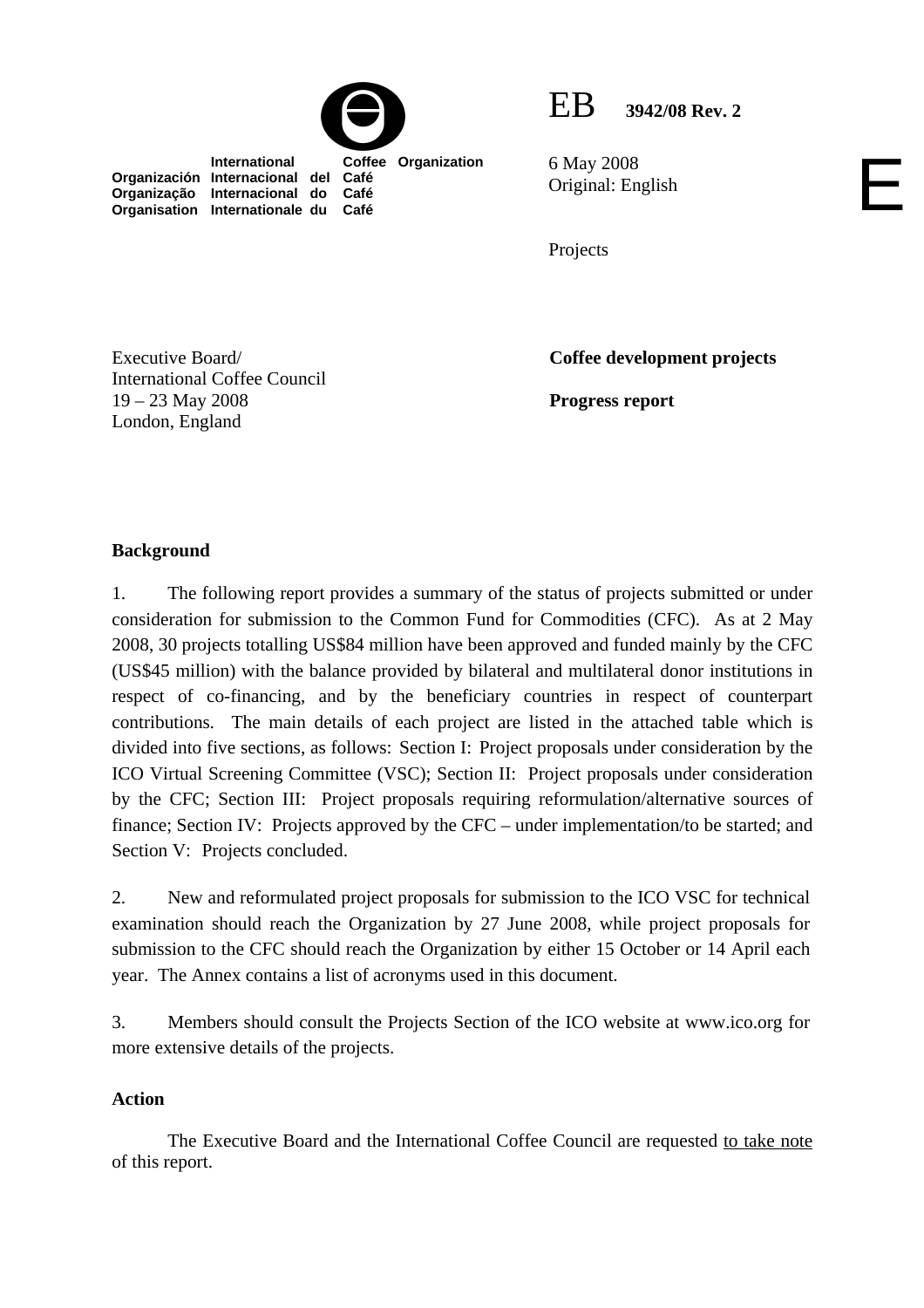## **SUMMARY OF PROJECTS**

| Section/<br><b>ICO</b><br>staff | Project title and ID [related<br><b>Fast Trackl</b>                                                                                                         | Location/<br>PEA/<br><b>Duration</b>                                                                                      | 1. Total cost<br>2. CFC financing<br>3. Co-financing<br>Agency/donor<br>4. Counterpart<br>contribution | <b>ICO</b> document(s)                                       | <b>Description</b>                                                                                                                                                                                                                                                                                                                                                                                                                                                                                                                                                                                                                  | <b>Approval / Consideration</b><br><b>Progress</b><br>VSC recommendations and follow-up                                                                                                               |  |  |  |  |
|---------------------------------|-------------------------------------------------------------------------------------------------------------------------------------------------------------|---------------------------------------------------------------------------------------------------------------------------|--------------------------------------------------------------------------------------------------------|--------------------------------------------------------------|-------------------------------------------------------------------------------------------------------------------------------------------------------------------------------------------------------------------------------------------------------------------------------------------------------------------------------------------------------------------------------------------------------------------------------------------------------------------------------------------------------------------------------------------------------------------------------------------------------------------------------------|-------------------------------------------------------------------------------------------------------------------------------------------------------------------------------------------------------|--|--|--|--|
|                                 | SECTION I: PROJECT PROPOSALS UNDER CONSIDERATION BY THE ICO VSC (NOT YET APPROVED BY THE BOARD OR COUNCIL)                                                  |                                                                                                                           |                                                                                                        |                                                              |                                                                                                                                                                                                                                                                                                                                                                                                                                                                                                                                                                                                                                     |                                                                                                                                                                                                       |  |  |  |  |
| 1.1<br>LV                       | Enhancing resource use<br>efficiency in coffee<br>production and processing by<br>Farmer 2 Farmer learning                                                  | Location: Tanzania.<br>Uganda and Vietnam<br>PEA: EDE Consulting<br>Duration: 4 years                                     | 1. US\$2,679,600<br>2. US\$2,479,600<br>3. US\$140,000<br>4. US\$0                                     | Proposal:<br>WP-Board 1049/08<br>VSC comments:<br>EB-3946/08 | The main aim of the project is to improve<br>the capacity of smallholder farmers to<br>make rational investment decisions and<br>optimize production and processing.                                                                                                                                                                                                                                                                                                                                                                                                                                                                | VSC – Mar 2008: The proposal was considered for the first<br>time by the Committee in Mar 2008. The VSC was split on<br>whether to recommend the proposal for revision or approval.                   |  |  |  |  |
| 1.2<br>LV                       | Trifinio sustainable coffee<br>project                                                                                                                      | Location: El Salvador,<br>Guatemala and Honduras<br>PEA: Tri-national<br>Trifinio Plan<br>Commission<br>Duration: 3 years | 1. US\$2,728,940<br>2. US\$1,835,600<br>3. US\$893,340<br>4. US\$0                                     | Proposal:<br>WP-Board 1047/08<br>VSC comments:<br>EB-3946/08 | The main aim of the project is to<br>strengthen social and economic<br>development in the Trifinio region<br>through sustainable coffee farming, by<br>developing production and marketing of<br>high-quality coffee in an environmentally<br>responsible, socially equitable and<br>economically viable manner.                                                                                                                                                                                                                                                                                                                    | VSC - Mar 2008: The proposal was considered for the first<br>time by the Committee in Mar 2008. The VSC recommended<br>that the proposal should be approved.                                          |  |  |  |  |
| 1.3<br>LV                       | Integrated agriculture<br>diversification development<br>programme (IADDP) for<br>commodity cultivation,<br>processing, marketing, and<br>livestock farming | Location: Malawi<br>PEA: Profix Group of<br>Companies<br>Duration: 3 years                                                | 1. US\$7.962.415<br>2. US\$3,314,815<br>3. US\$0<br>4. US\$4,935,370                                   | Proposal:<br>WP-Board 1048/08<br>VSC comments:<br>EB-3946/08 | This proposal is to address a number of<br>identified poverty alleviation concerns<br>that can contribute to the attainment of<br>the MDGs in Malawi. In particular it<br>contemplates an integration strategy to be<br>achieved by developing a single common<br>place for operations with common<br>equipment, infrastructure and facilities, in<br>a specific geographical area, for a<br>specific community, with a<br>representative, mutual, collective, and<br>collaborative focus, with customary and<br>traditional community representation,<br>through the partnership with the<br>traditional authority and his chiefs. | VSC – Mar 2008: The proposal was considered for the first<br>time by the Committee in Mar 2008. The VSC recommended<br>that the proposal should be rejected for submission to the CFC<br>for funding. |  |  |  |  |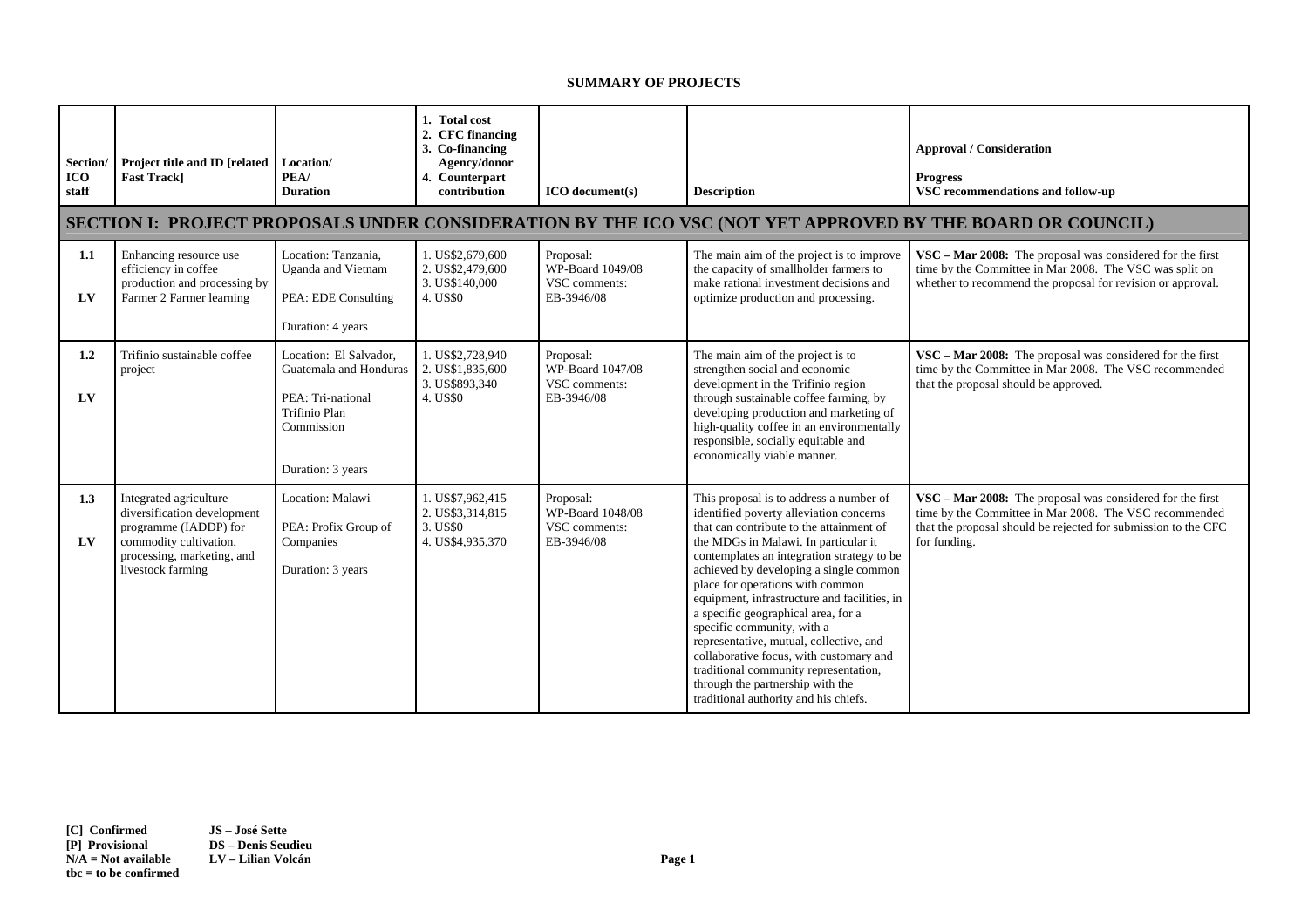| Section/<br><b>ICO</b><br>staff | Project title and ID [related<br><b>Fast Trackl</b>                                                                                                                                        | Location/<br>PEA/<br><b>Duration</b>                                                                                                                                                                       | 1. Total cost<br>2. CFC financing<br>3. Co-financing<br>Agency/donor<br>4. Counterpart<br>contribution | <b>ICO</b> document(s)                                       | <b>Description</b>                                                                                                                                                                                                                                                | <b>Approval / Consideration</b><br><b>Progress</b><br>VSC recommendations and follow-up                                                                                                                                                                                                                                                                                                                                                       |
|---------------------------------|--------------------------------------------------------------------------------------------------------------------------------------------------------------------------------------------|------------------------------------------------------------------------------------------------------------------------------------------------------------------------------------------------------------|--------------------------------------------------------------------------------------------------------|--------------------------------------------------------------|-------------------------------------------------------------------------------------------------------------------------------------------------------------------------------------------------------------------------------------------------------------------|-----------------------------------------------------------------------------------------------------------------------------------------------------------------------------------------------------------------------------------------------------------------------------------------------------------------------------------------------------------------------------------------------------------------------------------------------|
| 1.4<br>DS.                      | Study of the potential for<br>commodity exchanges and<br>other forms of market-places<br>in West Africa                                                                                    | Location: Cameroon,<br>Côte d'Ivoire, Ghana and<br>Nigeria<br>PEA: ARCC/FRC (Côte<br>d'Ivoire), Federal<br>Ministry of Commerce<br>and Industry (Nigeria),<br><b>ONCC</b> (Cameroon)<br>Duration: 6 Months | 1. US\$106,000<br>2. US\$93,500<br>3. US\$0<br>4. US\$12.500                                           | Proposal:<br>WP-Board 1050/08<br>VSC comments:<br>EB-3946/08 | To evaluate the potential and viability for<br>the establishment of a local, and regional<br>agricultural exchange for coffee and other<br>commodities in West Africa.                                                                                            | VSC - Mar 2008: The proposal was considered for the first<br>time by the Committee in Mar 2008. The VSC was split on<br>whether to recommend the proposal for revision or approval.                                                                                                                                                                                                                                                           |
| 1.5(a)<br>LV                    | Integrated management of<br>the Coffee Berry Borer<br>(CBB) with a quality and<br>sustainability component for<br>coffee-growing in Central<br>America                                     | Location: Costa Rica,<br>Dominican Republic, El<br>Salvador, Guatemala,<br>Honduras, Jamaica,<br>Mexico and Panama<br>PEA:PROMECAFE<br>Duration: 3 years                                                   | 1. US\$11,215,800<br>2. US\$4,420,000<br>3. US\$0<br>4. US\$6,795,800                                  | Proposal:<br>WP-Board 1051/08<br>VSC comments:<br>EB-3946/08 | To reduce CBB populations and prevent<br>further outbreaks of this pest in the<br>coffee-producing areas of PROMECAFE<br>member countries, at manageable levels<br>below the threshold of economic damage,<br>prioritizing biological and ethological<br>control. | VSC – Mar 2008: The full documents of the three CBB<br>proposals were submitted to the VSC for consideration in Mar<br>2008 and a summary is contained in document WP-Board 1051.<br>The VSC was split on whether to recommend this proposal for<br>revision or approval.                                                                                                                                                                     |
| 1.5(b)<br>LV                    | Pilot project on<br>implementation of the<br>integrated pest management<br>(IPM) to control the Coffee<br>Berry Borer (CBB) in<br>Arabica and Robusta coffee<br>smallholdings in Indonesia | Location: Indonesia<br>PEA: ICCRI<br>Duration: 3 years                                                                                                                                                     | 1. US\$570,000<br>2. US\$500,000<br>3. US\$20,000<br>4. US\$50,000                                     | Proposal:<br>WP-Board 1051/08<br>VSC comments:<br>EB-3946    | To establish a model on the application of<br>IPM for CBB control on Arabica as well<br>as Robusta coffees at the farmer's level.<br>The model is expected to be adopted by<br>coffee farmers on a large scale in order to<br>minimize the impact of CBB attack.  | VSC - Mar 2008: The full documents of the three CBB<br>proposals were submitted to the VSC for consideration in Mar<br>2008 and a summary is contained in document WP-Board 1051.<br>The VSC was split on whether to recommend this proposal for<br>revision or approval.                                                                                                                                                                     |
| 1.5(c)<br>LV                    | Coffee Berry Borer - the<br>need for a review of the<br>status and knowledge of a<br>serious coffee pest                                                                                   | Location: Colombia and<br>UK<br>PEA: CABI, UK<br>Duration: 6 months                                                                                                                                        | 1. US\$120,000<br>2. US\$120,000<br>3. US\$0<br>4. US\$0                                               | Proposal:<br>WP-Board 1051/08<br>VSC comments:<br>EB-3946/08 | To carry out a comprehensive review of<br>the pest status of the CBB including an<br>ICO workshop with expert inputs from<br>some of the most affected countries.                                                                                                 | VSC - Aug 2007: The CABI proposal was considered for the<br>first time by the Committee in Aug 2007. The VSC<br>recommended that the proposal should be revised.<br>VSC - Mar 2008: The full documents of the three CBB<br>proposals were submitted to the VSC for consideration in Mar<br>2008 and a summary is contained in document WP-Board 1051.<br>The VSC recommended that this proposal, submitted by CABI,<br>UK should be rejected. |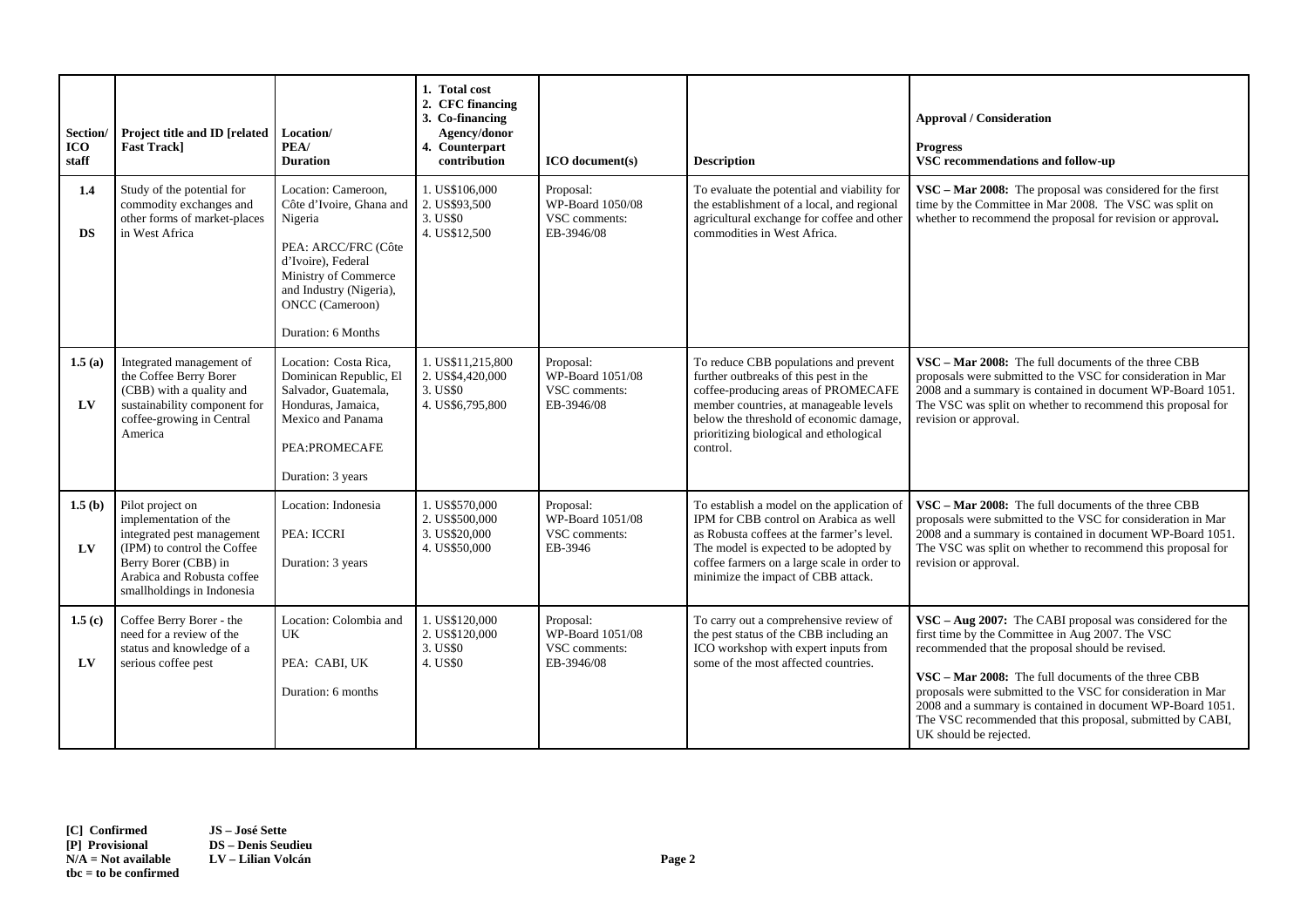| Section/<br><b>ICO</b><br>staff                              | Project title and ID [related<br><b>Fast Track]</b>                                                                                                                           | Location/<br>PEA/<br><b>Duration</b>                                                                                                                                | 1. Total cost<br>2. CFC financing<br>3. Co-financing<br>Agency/donor<br>4. Counterpart<br>contribution | <b>ICO</b> document(s)                                                     | <b>Description</b>                                                                                                                                                                                                                                                                                   | <b>Approval / Consideration</b><br><b>Progress</b><br>VSC recommendations and follow-up                                                                                                                                                                                                                                                                                                                                                                                                                                                                                                                                                                              |  |  |
|--------------------------------------------------------------|-------------------------------------------------------------------------------------------------------------------------------------------------------------------------------|---------------------------------------------------------------------------------------------------------------------------------------------------------------------|--------------------------------------------------------------------------------------------------------|----------------------------------------------------------------------------|------------------------------------------------------------------------------------------------------------------------------------------------------------------------------------------------------------------------------------------------------------------------------------------------------|----------------------------------------------------------------------------------------------------------------------------------------------------------------------------------------------------------------------------------------------------------------------------------------------------------------------------------------------------------------------------------------------------------------------------------------------------------------------------------------------------------------------------------------------------------------------------------------------------------------------------------------------------------------------|--|--|
| 1.6<br>LV                                                    | Development of an<br>innovative grower-owned<br>coffee marketing system<br>based on coffee produced in<br>an economically viable and<br>environmentally sustainable<br>manner | Location: Papua New<br>Guinea<br>PEA: to be confirmed<br>Duration: 3 years                                                                                          | 1. US\$982,000<br>2. US\$832,000<br>$3.$ tbc<br>4. US\$150,000                                         | Proposal:<br>WP-Board 1012/06<br>VSC comments:<br>EB-3913/06, EB-3923/07   | The project aims to develop an innovative<br>coffee marketing system for small village<br>grower based groups and cooperatives,<br>which will allow them to achieve greater<br>market access and maximise the benefits<br>of their participation in growing coffee.                                  | $VSC - Apr$ and Nov 2006: The first draft proposal was<br>informally reviewed by the VSC in Apr 2006 and its technical<br>recommendations were taken into consideration by the project<br>proponents. After receiving official backing from the<br>Government of Papua New Guinea, the proposal was considered<br>by the VSC in Nov 2006 which recommended that the proposal<br>should be revised.<br>Follow-up: The proponents have been advised of the VSC's<br>recommendations.                                                                                                                                                                                   |  |  |
| SECTION II: PROJECT PROPOSALS UNDER CONSIDERATION BY THE CFC |                                                                                                                                                                               |                                                                                                                                                                     |                                                                                                        |                                                                            |                                                                                                                                                                                                                                                                                                      |                                                                                                                                                                                                                                                                                                                                                                                                                                                                                                                                                                                                                                                                      |  |  |
| 2.1<br>LV                                                    | Competitive coffee<br>enterprises programme                                                                                                                                   | Location: Guatemala<br>and Jamaica<br>PEA: ANACAFE [P]<br>and CIB [P]<br>Duration: 3 years                                                                          | 1. US\$6,000,000<br>2. US\$4,000,000<br>3. US\$0<br>4. US\$2,000,000                                   | Proposal:<br>WP-Board 1024/07<br>VSC comments:<br>EB-3923/07               | The project aims to strengthen the coffee<br>sector in Guatemala through a Coffee<br>Competitiveness Programme based on six<br>components: 1) Sustainable<br>development, 2) Income diversification,<br>3) Marketing intelligence, 4) Marketing,<br>5) Funding and 6) Institutional<br>strengthening | VSC - Nov 2006: In Nov 2006, the VSC recommended that the<br>proposal should be approved by the Council.<br>ICO – May 2007: The Council approved the proposal in May<br>2007. The proposal is being revised and will be submitted to the<br>CFC CC in Jul 2008.<br>CFC PAC – Oct 2007: The CFC PAC recommended that the<br>project should not be placed before the CFC CC in its current<br>format, but should be reformulated taking into consideration the<br>observations made by the PAC. The CFC has financed the cost<br>of a consultant who is currently reformulating the project.<br>To be considered by the CFC CC when the reformulation is<br>completed. |  |  |
| $2.2\phantom{0}$<br>DS.                                      | Building capacity for coffee<br>certification and verification<br>in Eastern Africa                                                                                           | Location: Burundi, D.R.<br>Congo, Ethiopia, Kenya,<br>Madagascar, Malawi,<br>Rwanda, Tanzania,<br>Uganda, Zambia and<br>Zimbabwe<br>PEA: EAFCA<br>Duration: 5 years | 1. US\$2,868,762<br>2. US\$2,868,762<br>3. US\$0<br>4. US\$0                                           | Proposal:<br>WP-Board 1023/07 and<br>Add. 1<br>VSC comments:<br>EB-3923/07 | The overall goal of the project is to build<br>capacity in coffee certification and<br>verification in Eastern Africa by creating<br>a regional centre for certification and an<br>outreach programme to ensure the active<br>participation of producer groups.                                      | VSC – Nov 2006: In Nov 2006, the VSC recommended that the<br>proposal should be approved by the Council.<br>ICO – May 2007: The Council approved the proposal in May<br>2007. It will be submitted to the CFC CC in Jul 2008.<br>To be considered by the CFC CC: Jul 2008                                                                                                                                                                                                                                                                                                                                                                                            |  |  |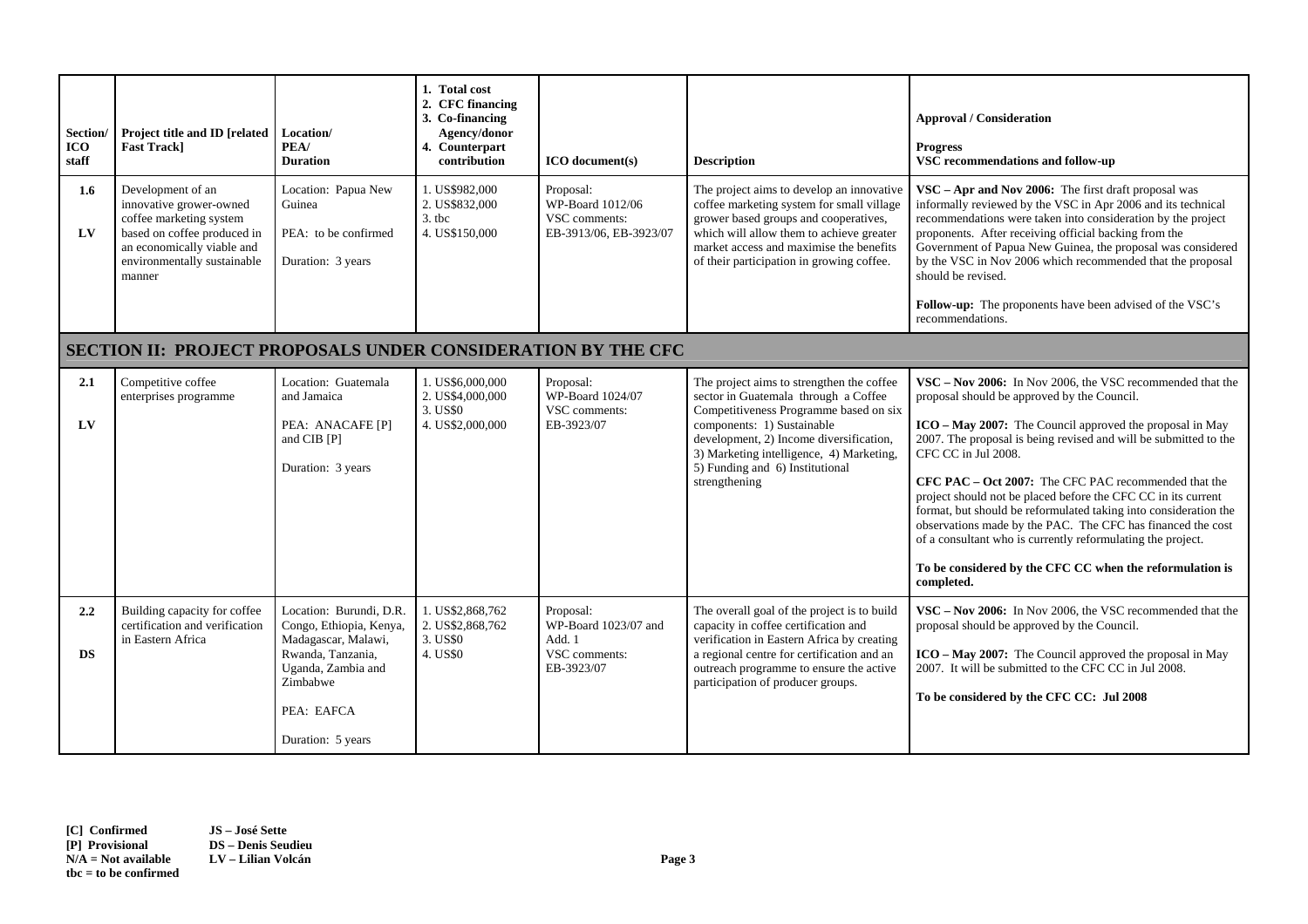| Section/<br>ICO<br>staff | Project title and ID [related<br><b>Fast Track]</b>                                                                                              | Location/<br>PEA/<br><b>Duration</b>                                                                                         | 1. Total cost<br>2. CFC financing<br>3. Co-financing<br>Agency/donor<br>4. Counterpart<br>contribution | $ICO$ document(s)                                            | <b>Description</b>                                                                                                                                                                                                                                                                                                                                    | <b>Approval / Consideration</b><br><b>Progress</b><br>VSC recommendations and follow-up                                                                                                                                                                                                                                                                                                                                                                                                                                                                                                                                                                          |  |  |  |  |
|--------------------------|--------------------------------------------------------------------------------------------------------------------------------------------------|------------------------------------------------------------------------------------------------------------------------------|--------------------------------------------------------------------------------------------------------|--------------------------------------------------------------|-------------------------------------------------------------------------------------------------------------------------------------------------------------------------------------------------------------------------------------------------------------------------------------------------------------------------------------------------------|------------------------------------------------------------------------------------------------------------------------------------------------------------------------------------------------------------------------------------------------------------------------------------------------------------------------------------------------------------------------------------------------------------------------------------------------------------------------------------------------------------------------------------------------------------------------------------------------------------------------------------------------------------------|--|--|--|--|
|                          | SECTION III: PROJECT PROPOSALS REQUIRING REFORMULATION/ALTERNATIVE SOURCES OF FINANCE                                                            |                                                                                                                              |                                                                                                        |                                                              |                                                                                                                                                                                                                                                                                                                                                       |                                                                                                                                                                                                                                                                                                                                                                                                                                                                                                                                                                                                                                                                  |  |  |  |  |
| 3.1<br>$L$ V             | International research and<br>development services for the<br>durable genetic control of<br>two destructive diseases<br>affecting Arabica coffee | Location: Worldwide<br>PEA: IICT-CIFC<br>Duration: 5 years                                                                   | 1 US\$2,695,602<br>2. US\$1,566,750<br>3. US\$0<br>4. US\$1,128,852                                    | Proposal:<br>WP-Board 1033/07<br>VSC comments:<br>EB-3935/07 | Research into plant-pathogen interactions<br>of two quarantine diseases, coffee leaf<br>rust (CLR) and coffee berry disease<br>(CBD); identification and maintenance of<br>races/isolates of the pathogens and of<br>critical coffee germplasm; pre-breeding<br>for resistance; training of research<br>personnel from coffee producing<br>countries. | $VSC - Aug 2007$ : The proposal was considered for the first<br>time by the Committee in Aug 2007. The VSC recommended<br>that the proposal should be revised.<br>Follow-up: In Sep 2007, the Executive Board noted that some<br>VSC members considered this proposal suitable for submitting to<br>the EC for financing.<br>The proponents are exploring ways of securing EC financing for<br>this project.                                                                                                                                                                                                                                                     |  |  |  |  |
| 3.2(a)<br>LV             | Enhancing use of coffee<br>germplasm - an African<br>perspective<br><b>CFC/ICO/23</b>                                                            | Location: Sub-Saharan<br>African countries<br>PEA: IPGRI [P]<br>(new name: Bioversity<br>International)<br>Duration: 5 years | 1. US\$10,929,505<br>2. US\$8,566,425<br>3. US\$0<br>4. US\$2,363,080                                  | Proposal:<br>WP-Board 880/00<br>WP-Board 894/01              | This project will enhance the use of<br>coffee germplasm present both in the<br>wild and in existing collections in sub-<br>Saharan Africa through improved<br>breeding and conservation strategies and<br>methods.                                                                                                                                   | ICO - May 2001: The reformulation of this proposal taking<br>into account CFC CC suggestions will be further discussed with<br>Member countries and specialized agencies.<br>Follow-up: The ICO is exploring technical assistance from the<br>FAO, ICGN, Bioversity International (ex-IPGRI) and IACO to<br>reformulate this proposal and merge it with the 'Renovation of<br>CATIE's international coffee collection' (document WP-Board<br>1036/07) submitted by the CATIE in Sep 2007.                                                                                                                                                                        |  |  |  |  |
| 3.2(b)<br>LV             | Renovation of CATIE's<br>international coffee<br>collection                                                                                      | Location: Worldwide<br>PEA: PROMECAFE [P]<br>Duration: 6 years                                                               | 1. US\$418,793<br>2. US\$418,793<br>3. US\$0<br>4. US\$0                                               | Proposal:<br>WP-Board 1036/07<br>VSC comments:<br>EB-3935/07 | The proposal aims to slow the process of<br>genetic erosion that the collection of<br>international coffee genetic varieties has<br>suffered during past decades.                                                                                                                                                                                     | VSC - Aug 2007: In Aug 2007 the VSC recommended that the<br>proposal should be approved by the Council.<br>ICO – Sep 2007: In Sep 2007, the Council approved this<br>proposal. It will be merged with the proposal 'Enhancing use of<br>coffee germplasm – an African perspective' (CFC/ICO/23).                                                                                                                                                                                                                                                                                                                                                                 |  |  |  |  |
| 3.3(a)<br>LV             | Improvement and<br>diversification of coffee<br>production of smallholders in<br>Central America<br><b>CFC/ICO/28</b>                            | Location: Cuba,<br>Dominican Republic and<br>Venezuela<br>PEA: IAO [P]<br>Duration: 3 years                                  | 1.US\$7,858,292<br>2.US\$3,789,985<br>3.US\$4,068,308<br>4. US\$0                                      | Proposal:<br><b>WP-Board 912/02</b>                          | The project aims to support the<br>improvement and diversification of<br>coffee production of smallholders as a<br>means of reducing poverty and promoting<br>greater food security in these countries.                                                                                                                                               | ICO - Sep 2002: This project was considered by the CFC CC in<br>Jan and Jul 2003. Oxfam declined the invitation to continue to<br>develop the project. Cuba, the Dominican Republic and<br>Venezuela have reiterated their interest in reformulating the<br>project.<br>Follow-up: The current reformulation of this proposal includes<br>the activities of the project 'Coffee network: Strengthening the<br>capacities of small coffee producers in the Dominican Republic'<br>and is being done by the IAO in collaboration with the<br>UCODEP. Synergies will be explored with Oxfam branches in<br>each participating country, and with local institutions. |  |  |  |  |

**[C] Confirmed JS – José Sette [P] Provisional DS – Denis Seudieu** 

**N/A = Not available LV – Lilian Volcán Page 4** 

**tbc = to be confirmed**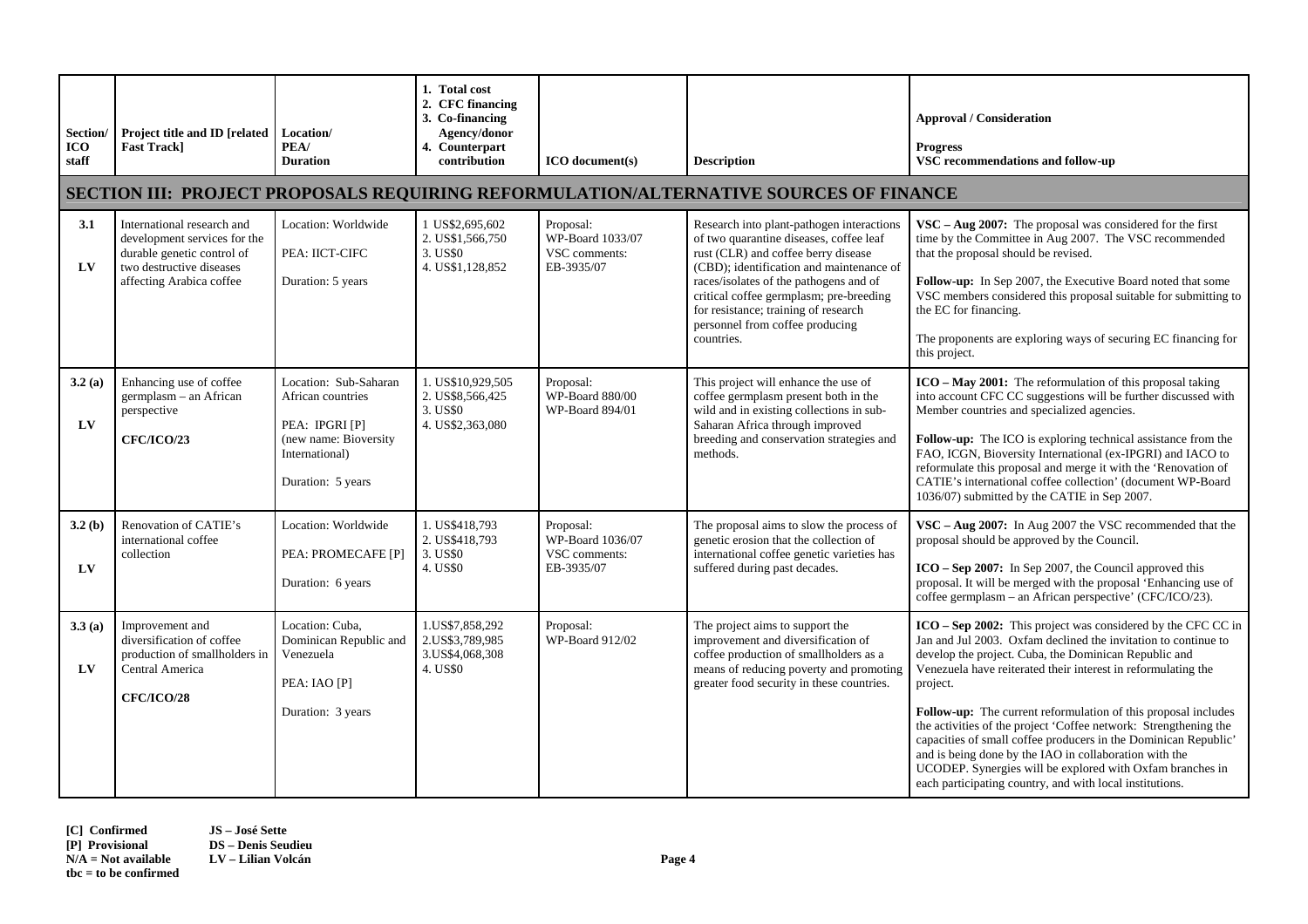| Section/<br><b>ICO</b><br>staff | Project title and ID [related<br><b>Fast Track]</b>                                                       | Location/<br>PEA/<br><b>Duration</b>                                                                                     | 1. Total cost<br>2. CFC financing<br>3. Co-financing<br>Agency/donor<br>4. Counterpart<br>contribution | $ICO$ document(s)                                                                       | <b>Description</b>                                                                                                                                                                                                             | <b>Approval / Consideration</b><br><b>Progress</b><br>VSC recommendations and follow-up                                                                                                                                                                                                                                                                                                                                           |
|---------------------------------|-----------------------------------------------------------------------------------------------------------|--------------------------------------------------------------------------------------------------------------------------|--------------------------------------------------------------------------------------------------------|-----------------------------------------------------------------------------------------|--------------------------------------------------------------------------------------------------------------------------------------------------------------------------------------------------------------------------------|-----------------------------------------------------------------------------------------------------------------------------------------------------------------------------------------------------------------------------------------------------------------------------------------------------------------------------------------------------------------------------------------------------------------------------------|
| 3.3(b)<br>LV                    | Coffee network:<br>strengthening the capacities<br>of small coffee producers in<br>the Dominican Republic | Location: Dominican<br>Republic<br>PEA: UCODEP [P]<br>Duration: 3 years                                                  | 1. US\$1,063,987<br>2. US\$621,225<br>3. US\$0<br>4. US\$0                                             | Proposal:<br>WP-Board 1028/07<br>VSC comments:<br>EB-3931/07                            | The project aims to promote activities<br>aimed at developing the local economy<br>and improving the whole socio-economic<br>coffee chain, with private and public<br>sector participation.                                    | VSC - Apr 2007: In Apr 2007, the VSC recommended that the<br>proposal should be approved by the Council.<br>$ICO - May 2007$ : The Council approved the proposal in May<br>2007. It is being merged with the proposal 'Improvement and<br>diversification of coffee production of smallholders in Central<br>America' (CFC/ICO/28).                                                                                               |
| 3.4<br>$L$ V                    | Cost-benefit analysis of<br>sustainability practices in the<br>coffee sector                              | Location: worldwide<br>PEA: IISD<br>Duration: 1 year                                                                     | 1. US\$3,462,122<br>2. US\$2,000,000<br>3. US\$927,122<br>4. US\$535,000                               | Proposal:<br>WP-Board 970/05<br>and Rev. 1<br>VSC comments:<br>EB-3894/05<br>EB-3906/06 | This proposal outlines activities for<br>conducting benchmarking and<br>preliminary 'sustainability' cost-benefit<br>analysis of the main sustainability<br>standards systems implemented within<br>the coffee sector.         | $VSC - Apr$ , Aug, Nov 2005: The proposal should be<br>reformulated. A pilot phase is preferred.<br>$ICO - May 2006$<br><b>CFC PAC – Jun 2006:</b> The CFC PAC decided not to submit<br>this project for consideration by the CFC CC.<br>Follow-up: The project is being partially tested in five countries<br>(Honduras, Nicaragua, Costa Rica, Peru and Kenya) with<br>financial support from USAID and the Belgium Government. |
|                                 |                                                                                                           |                                                                                                                          |                                                                                                        |                                                                                         | <b>SECTION IV: PROJECTS APPROVED BY THE CFC - UNDER IMPLEMENTATION/TO BE STARTED</b>                                                                                                                                           |                                                                                                                                                                                                                                                                                                                                                                                                                                   |
| 4.1<br><b>DS</b>                | Coffee price risk<br>management in Eastern and<br>Southern Africa<br><b>CFC/ICO/21FA</b>                  | Location: Ethiopia,<br>Kenya, Tanzania,<br>Uganda and Zimbabwe<br>PEA: World Bank<br>$(CRMG)$ $[C]$<br>Duration: 3 years | 1. US\$2,529,142<br>2. US\$1,829,142<br>3. US\$0<br>4. US\$700,000                                     | Proposal:<br>WP-Board 884/00 &<br>EB-3765/00<br>See also:<br>[CFC/ICO/21FT]             | The project will provide a suitable and<br>sustainable price risk management<br>scheme to reduce the exposure of coffee<br>farmers to fluctuations in world market<br>prices and secure better incomes from<br>coffee growing. | ICO: Sep 2000 (in principle)<br>CFC CC: Jan 2001 / CFC EB: Apr 2001<br>Follow-up: Initially the CRMG of the World Bank was selected<br>as the PEA for this project. As the CRMG was not prepared to<br>act as PEA, the CFC is considering other PEAs.                                                                                                                                                                             |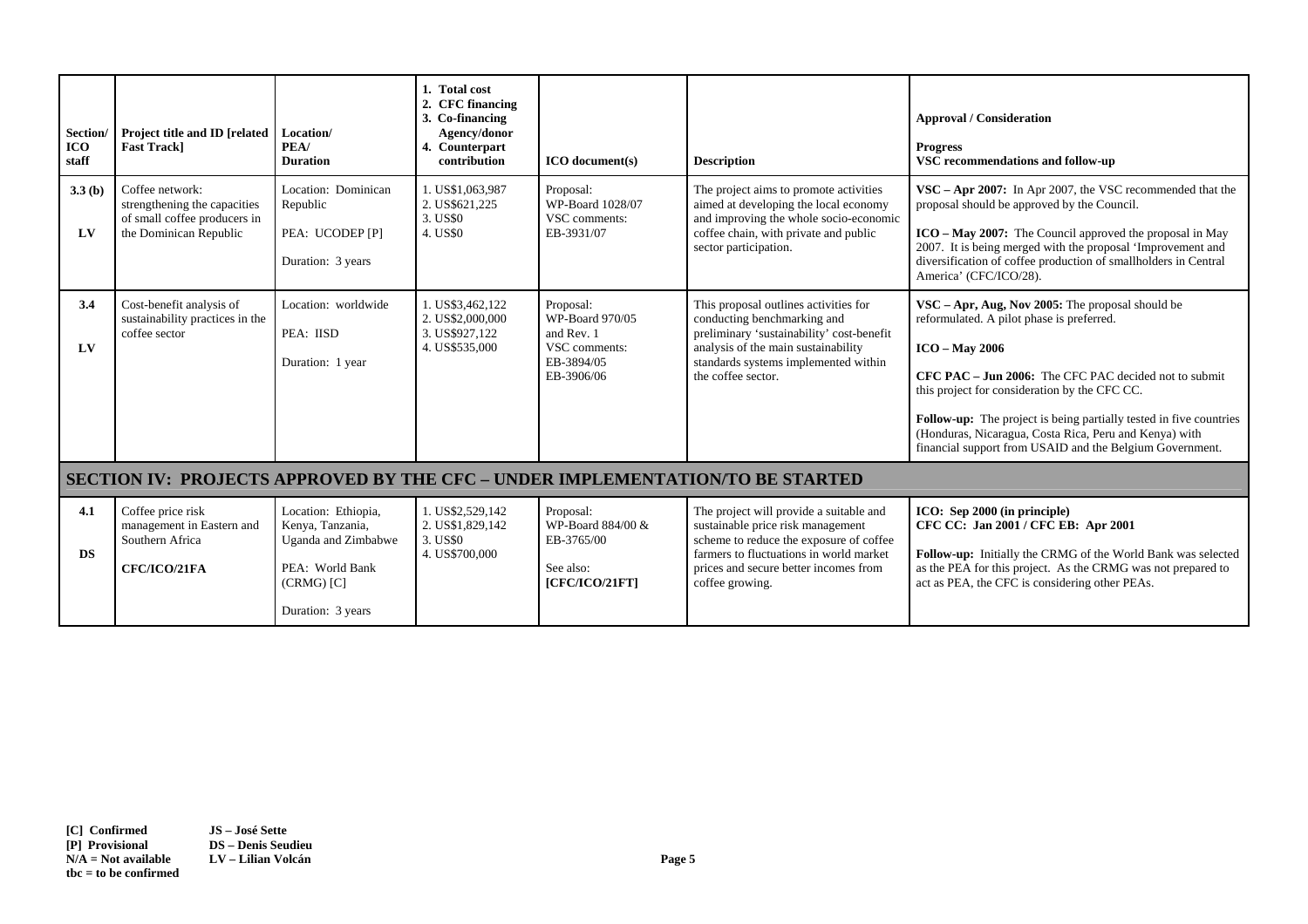| Section/<br><b>ICO</b><br>staff | Project title and ID [related<br><b>Fast Track]</b>                                                                             | Location/<br>PEA/<br><b>Duration</b>                                                                                    | 1. Total cost<br>2. CFC financing<br>3. Co-financing<br>Agency/donor<br>4. Counterpart<br>contribution   | <b>ICO</b> document(s)                                                                                                                                                        | <b>Description</b>                                                                                                                                                                                                                                                                                                  | <b>Approval / Consideration</b><br><b>Progress</b><br>VSC recommendations and follow-up                                                                                                                                                                                                                                                                                                                                                                                                                                                                                                                                                                                                                                                                                                             |
|---------------------------------|---------------------------------------------------------------------------------------------------------------------------------|-------------------------------------------------------------------------------------------------------------------------|----------------------------------------------------------------------------------------------------------|-------------------------------------------------------------------------------------------------------------------------------------------------------------------------------|---------------------------------------------------------------------------------------------------------------------------------------------------------------------------------------------------------------------------------------------------------------------------------------------------------------------|-----------------------------------------------------------------------------------------------------------------------------------------------------------------------------------------------------------------------------------------------------------------------------------------------------------------------------------------------------------------------------------------------------------------------------------------------------------------------------------------------------------------------------------------------------------------------------------------------------------------------------------------------------------------------------------------------------------------------------------------------------------------------------------------------------|
| 4.2<br><b>DS</b>                | Short- and medium-term<br>finance for small-scale<br>coffee farmers in Kenya<br><b>CFC/ICO/20</b>                               | Location: Kenya<br>PEA: UNOPS [C]<br>Duration: Phase 3:<br>$(10/05 - 10/09)$                                            | 1. US\$3,044,900<br>2. US\$1,444,900<br>3. US\$1,000,000<br>Kenyan Government<br>4. US\$600,000          | Proposal:<br>WP-Board 882/00 Rev. 1<br>Progress reports:<br>ICC-97-1 (Annex IX)<br>ICC-98-1 (Annex IX)<br>See also:<br>[CFC/ICO/20FT]                                         | This project will promote access to credit<br>for smallholder coffee farmers. The pilot<br>project is being implemented in Kenya,<br>and other countries involved will benefit<br>from the dissemination of the results.                                                                                            | ICO: May 2000 (in principle)<br>CFC CC: Jul 2001 / CFC EB: Oct 2001 (for Kenya only)<br><b>Follow-up:</b> This project is being implemented in three phases.<br>Phases I and II have been completed. A meeting took place in<br>Oct 2005 to launch phase III which consists of loan provisions to<br>farmers. A project supervision mission took place in Aug 2007<br>which recommended that the budget for the project 'Coffee price<br>risk management in Eastern and Southern Africa' be transferred<br>and used to mitigate input credit to farmers in Kenya. Pending<br>the disbursement of the CFC loan, the Government of Kenya has<br>made available credit facilities under the project scheme. Loan<br>disbursement has already started and a MTE mission will take<br>place in Jul 2008. |
| 4.3<br>LV                       | Pilot rehabilitation of the<br>coffee sectors in Honduras<br>and Nicaragua<br><b>CFC/ICO/11</b>                                 | Location: Honduras and<br>Nicaragua<br>PEA: PROMECAFE<br> C <br>Duration: 4 years (04/06<br>$-04/10$                    | 1. US\$6,837,000<br>2. US\$4,220,000<br>3. US\$505,000<br>Government of<br>Nicaragua<br>4. US\$2,112,000 | Proposal:<br>EB-3696/98<br>PR-270/06<br>Progress reports:<br>ICC-97-1 (Annex VI)<br>$ICC-98-1 (Annex VI)$<br>ICC-100-5 (Annex II)                                             | Following severe disruption by Hurricane<br>Mitch in these countries, this project will<br>help to rebuild the coffee sector through<br>replacing coffee wet processing capacity<br>damaged or lost during the hurricane with<br>cleaner environmentally friendly<br>technologies to reduce water<br>contamination. | <b>ICO</b> : Jan 1999<br>CFC CC: Jan 1999 (in principle) / CFC EB: Apr 2000<br>Follow-up: The project was launched on 3 and 5 Apr 2006 in<br>Honduras and Nicaragua, respectively. A progress report will be<br>circulated to the Council in May 2008. A field supervisory visit<br>will take place in May 2008.                                                                                                                                                                                                                                                                                                                                                                                                                                                                                    |
| 4.4<br>LVI<br><b>DS</b>         | Pilot rehabilitation of<br>neglected coffee plantations<br>into small family production<br>units in Angola<br><b>CFC/ICO/15</b> | Location: Angola<br>PEA: INCA and CTA<br> C <br>Duration: 3 years<br>$(05/06 - 05/09)$                                  | 1. US\$8,530,000<br>2. US\$4,750,000<br>3. US\$2,980,000<br>Government of<br>Angola<br>4. US\$800,000    | Proposal:<br>EB-3734/99<br>Summary report of<br>mission: ICC-94-9<br>Progress reports:<br>ICC-96-1<br>$ICC-97-1$ (Annex VII)<br>ICC-98-1 (Annex VII)<br>ICC-100-5 (Annex III) | The project will rehabilitate neglected<br>State coffee plantations into small family<br>production units, and will assist the<br>settlement of displaced farm families,<br>giving the chance to earn an income from<br>coffee production.                                                                          | <b>ICO</b> : Jan 1999<br>CFC CC: Jul 2000 / CFC EB: Oct 2000<br>Follow-up: The project commenced on 4 May 2006. The CFC<br>loan agreement was signed by the Angolan Government in Feb<br>2007. A supervision mission took place in Jun 2007. Loan<br>disbursements to farmers started in Dec 2007 and a MTE will<br>take place in Jun 2008.                                                                                                                                                                                                                                                                                                                                                                                                                                                         |
| 4.5<br>LV                       | Diversification of production<br>in marginal areas in the State<br>of Veracruz, Mexico<br><b>CFC/ICO/32</b>                     | Location: Mexico<br>PEA: Fundación de la<br>Universidad Veracruzana<br>A.C. [C]<br>Duration: 2 years (03/06<br>$-03/08$ | 1. US\$4,467,871<br>2. US\$2,552,400<br>3. US\$1,118,158<br>4. US\$797,313                               | Proposal:<br>WP-Board 948/04<br>PR-269/06<br>Progress reports: ICC-97-1<br>(Annex VIII)<br>ICC-98-1 (Annex VIII)<br>ICC-100-5 (Annex IV)                                      | This project will provide alternative<br>production and development options to<br>coffee growers in marginal areas<br>suffering from the crisis caused by low<br>prices and hence develop a viable<br>diversification model for mild Arabica<br>coffee producers.                                                   | <b>ICO:</b> May 2004<br>CFC CC: Jan 2005 / CFC EB: Apr 2005<br>Follow-up: The project was launched on 27 Mar 2006 in<br>Xalapa, Veracruz, Mexico. A progress report will be circulated<br>to the Council in May 2008. A field supervisory visit will take<br>place in May 2008.                                                                                                                                                                                                                                                                                                                                                                                                                                                                                                                     |

**[C] Confirmed JS – José Sette**

**DS – Denis Seudieu<br>LV – Lilian Volcán** 

**N/A = Not available LV – Lilian Volcán Page 6** 

**tbc = to be confirmed**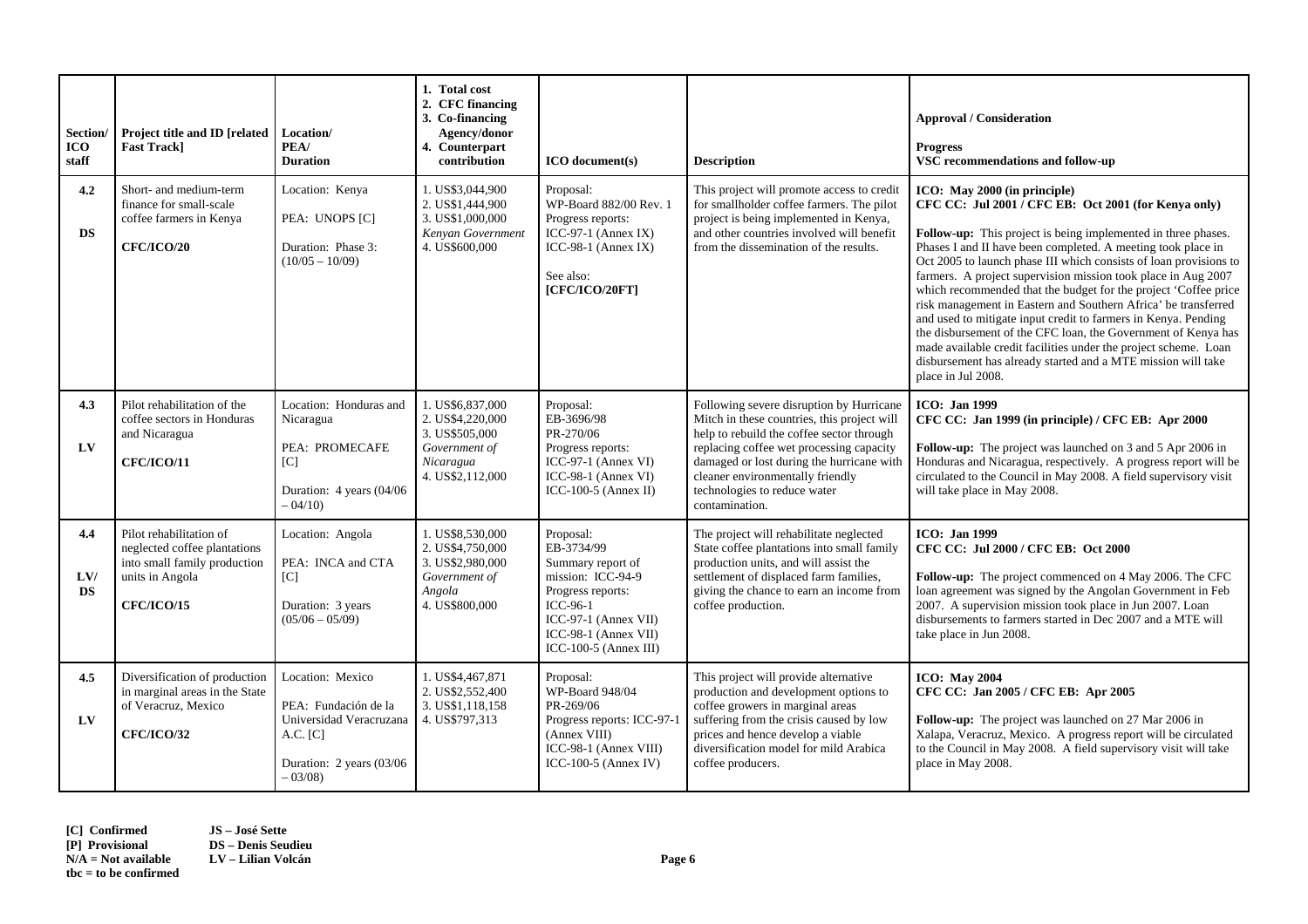| Section/<br>ICO<br>staff | Project title and ID [related<br><b>Fast Trackl</b>                                                                                                 | Location/<br>PEA/<br><b>Duration</b>                                                                                                              | 1. Total cost<br>2. CFC financing<br>3. Co-financing<br>Agency/donor<br>4. Counterpart<br>contribution   | <b>ICO</b> document(s)                                                                                                                                          | <b>Description</b>                                                                                                                                                                                                                                                                                                                                        | <b>Approval / Consideration</b><br><b>Progress</b><br>VSC recommendations and follow-up                                                                                                                                                                                                                                                                                                                                                             |
|--------------------------|-----------------------------------------------------------------------------------------------------------------------------------------------------|---------------------------------------------------------------------------------------------------------------------------------------------------|----------------------------------------------------------------------------------------------------------|-----------------------------------------------------------------------------------------------------------------------------------------------------------------|-----------------------------------------------------------------------------------------------------------------------------------------------------------------------------------------------------------------------------------------------------------------------------------------------------------------------------------------------------------|-----------------------------------------------------------------------------------------------------------------------------------------------------------------------------------------------------------------------------------------------------------------------------------------------------------------------------------------------------------------------------------------------------------------------------------------------------|
| 4.6<br>$L$ V             | Enhancing the potential of<br>gourmet coffee production in<br>Central American countries<br><b>CFC/ICO/39</b>                                       | Location: Costa Rica,<br>Guatemala, Honduras<br>and Nicaragua<br>PEA: IAO/MAE -<br>Florence - Italy [C]<br>Duration: 2 years<br>$(09/07 - 09/09)$ | 1. US\$1,874,146<br>2. US\$617,560<br>3. US\$1,256,586<br>Government of Italy<br>4. US\$                 | Proposal:<br>WP-Board 980/05<br>and Rev. 1<br>VSC comments:<br>EB-3894/05<br>EB-3906/06<br>Progress report:<br>ICC-100-5 (Annex V)                              | This pilot project will enable four<br>participating coffee-producing countries<br>to implement a strategy to develop<br>sustainable gourmet quality coffee<br>accompanied by tourism strategies.                                                                                                                                                         | VSC: Aug and Nov 2005<br><b>ICO: May 2006</b><br>CFC PAC: Oct 2006 / CFC CC: Jan 2007 /<br><b>CFC EB: Apr 2007</b><br>Follow-up: The CFC EB approved the project in Apr 2007 and<br>it was launched in Guatemala City, Guatemala, on 6 Sep 2007.<br>A progress report will be circulated to the Council in May 2008.<br>A field visit to supervise the project will take place in 2008.                                                             |
| 4.7<br>LV                | Reconversion of small coffee<br>farms into self-sustainable<br>agricultural family units<br><b>CFC/ICO/31</b>                                       | Location: Ecuador<br>PEA: COFENAC [C]<br>Duration: 4 years<br>$(09/07 - 09/11)$                                                                   | 1. US\$3,198,635<br>2. US\$1,117,640<br>3. US\$858,165<br>4. US\$1,222,830                               | Proposal:<br>WP-Board 917/02;<br>WP-Board 918/02;<br><b>WP-Board 959/04</b><br>Progress report:<br>ICC-100-5 (Annex VI)                                         | To alleviate the poverty of coffee-<br>growing families through the<br>introduction, in coffee farms, of new<br>profitable agricultural activities that<br>guarantee higher income levels, greater<br>food security and preservation of natural<br>resources. The results of the project will<br>also be disseminated to Cuba, Guatemala<br>and Honduras. | ICO: Sep 2004 (formal)<br>CFC CC: Jul 2005 / CFC EB: Oct 2005<br>Follow-up: The CFC EB approved the project in Oct 2005 and<br>it was launched in Manta, Ecuador, on 15 Sep 2007. A progress<br>report will be circulated to the Council in May 2008. A field visit<br>to supervise the project will take place in 2008.                                                                                                                            |
| 4.8<br><b>DS</b>         | Increase in added value by<br>developing the potential of<br>Gourmet Robusta coffee<br><b>CFC/ICO/42</b>                                            | Location: Gabon and<br>Togo<br>PEA: CABI [C]<br>Duration: 2 years<br>$(11/07 - 11/09)$                                                            | 1. US\$2,468,944<br>2. US\$1,842,488<br>3. US\$0<br>4. US\$626,456                                       | Proposal:<br>WP-Board 968/05<br>Verbal report:<br>VSC comments (see<br>document EB-3891/05,<br>paragraph 33)                                                    | The main aim of the project is to enable<br>participating Robusta producing countries<br>to implement solid strategies for<br>increasing the value and improving the<br>marketing of Gourmet coffee in order to<br>benefit from much higher prices.                                                                                                       | VSC: Apr 2005 / ICO: May 2005<br>CFC: PPF: Jun 2006 / CFC PAC: Oct 2006 /<br>CFC CC: Jan 2007 / CFC EB: Apr 2007<br>Follow-up: The project was approved by the CFC EB in Apr<br>2007. Following the withdrawal of CIRAD as the PEA, CABI<br>has been appointed. Activities have started following the launch<br>of the project in Gabon on 16 Nov 2007 and in Togo in Jan 2008.<br>A progress report will be circulated to the Council in Sep 2008. |
| 4.9<br>$L$ V             | Increasing the resilience of<br>coffee production to Leaf<br>Rust and other diseases in<br>India and four African<br>countries<br><b>CFC/ICO/40</b> | Location: India, Kenya,<br>Rwanda, Uganda and<br>Zimbabwe<br>PEA: CABI [C]<br>Duration: 5 years                                                   | 1. US\$4,014,313<br>2. US\$2,918,720<br><b>OPEC</b> Fund:<br>US\$500,000<br>3. US\$0<br>4. US\$1,095,593 | Proposal:<br>WP-Board 979/05 and<br>Rev. 1; VSC comments:<br>EB-3894/05; EB-3906/06;<br>EB-3913/06<br>WP-Board 990/06<br>(response of Coffee Board<br>of India) | The project is focused on research and<br>development to enhance the genetic<br>endowments of Arabica coffee in the<br>context of disease resistance Coffee Leaf<br>Rust (CLR) and Anthracnose.                                                                                                                                                           | VSC: Aug and Nov 2005 / Apr 2006<br><b>ICO: May 2006</b><br>CFC PAC: Oct 06 / CFC CC: Jul 2007 / CFC EB: Oct 2007<br>Follow-up: In Oct 2006, the CFC PAC recommended some<br>revisions to the project. The CFC EB approved this proposal in<br>Oct 2007. An appraisal report and legal documents have been<br>prepared and the project was launched in Apr 2008.                                                                                    |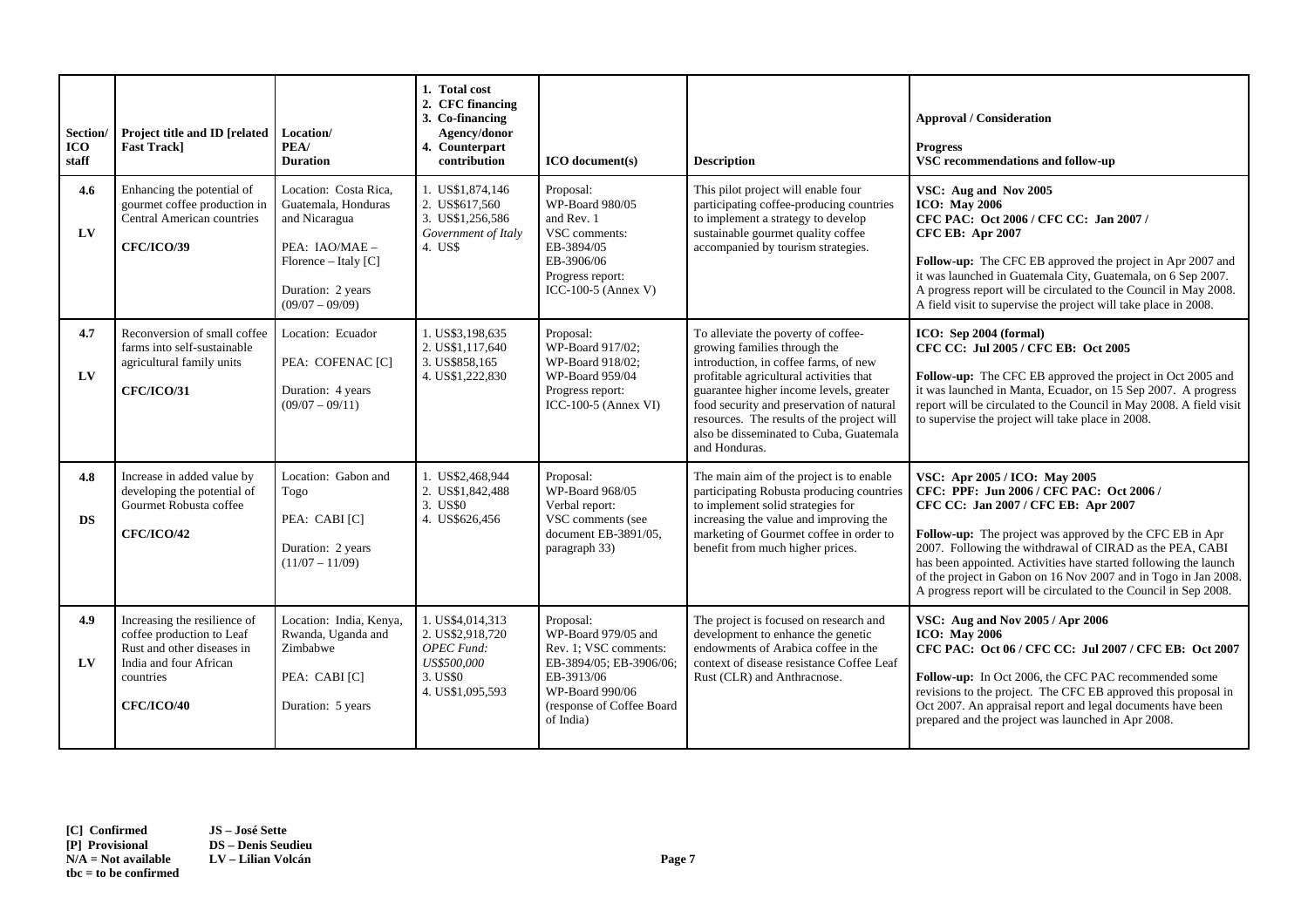| Section/<br>ICO<br>staff | <b>Project title and ID [related]</b><br><b>Fast Track]</b>                                                            | Location/<br>PEA/<br><b>Duration</b>                                                                                 | 1. Total cost<br>2. CFC financing<br>3. Co-financing<br>Agency/donor<br>4. Counterpart<br>contribution | <b>ICO</b> document(s)                                                                                                                                                                                     | <b>Description</b>                                                                                                                                                                                                                                                                                                                       | <b>Approval / Consideration</b><br><b>Progress</b><br>VSC recommendations and follow-up                                                                                                                                                                                                                                                                                                                                                                                                                                                                                                                      |
|--------------------------|------------------------------------------------------------------------------------------------------------------------|----------------------------------------------------------------------------------------------------------------------|--------------------------------------------------------------------------------------------------------|------------------------------------------------------------------------------------------------------------------------------------------------------------------------------------------------------------|------------------------------------------------------------------------------------------------------------------------------------------------------------------------------------------------------------------------------------------------------------------------------------------------------------------------------------------|--------------------------------------------------------------------------------------------------------------------------------------------------------------------------------------------------------------------------------------------------------------------------------------------------------------------------------------------------------------------------------------------------------------------------------------------------------------------------------------------------------------------------------------------------------------------------------------------------------------|
| 4.10<br><b>DS</b>        | Access to finance for the<br>development of<br>diversification crops in<br>coffee producing areas<br><b>CFC/ICO/30</b> | Location: Burundi and<br>Côte d'Ivoire<br>PEA: FGCCC (Côte<br>d'Ivoire), OCIBU<br>(Burundi) [C]<br>Duration: 4 years | 1. US\$3,006,570<br>2. US\$2,478,210<br>3. US\$0<br>4. US\$528,360                                     | Proposal:<br>WP-Board 916/02<br>WP-Board 937/03<br>WP-Board 961/04                                                                                                                                         | Development and implementation of a<br>sustainable credit programme for<br>diversification in coffee-producing areas.                                                                                                                                                                                                                    | <b>ICO:</b> May 2003<br>CFC PPF: Jun 2006 / CFC PAC: Oct 2006<br>CFC CC: Jan and Jul 2007 / CFC EB: Oct 2007<br>Follow-up: The CFC approved a request for PPF in Jun 2006<br>and appointed a consultant who visited Côte d'Ivoire and<br>Burundi in Jul 2006 to prepare the project proposal. The CFC<br>EB subsequently approved this proposal in Oct 2007. Legal<br>documents were signed in Jan 2008 and the project was launched<br>in Burundi and Côte d'Ivoire respectively in Mar and Apr 2008.                                                                                                       |
| 4.11<br><b>DS</b>        | Enhancing competitiveness<br>of the African coffee sector<br>CFC/ICO/43/FT                                             | Location: IACO Member<br>countries<br>PEA: IACO<br>Duration: 1 year                                                  | 1. US\$283,500<br>2. US\$120,000<br>3. US\$0<br>4. US\$163,500                                         | Proposal:<br>WP-Board 1035/07<br>VSC comments:<br>EB-3935/07                                                                                                                                               | The project aims to revitalise production,<br>quality and trade in smallholder coffees<br>in Africa. By improving quality and trade<br>in smallholder coffees, household income<br>of the resource-poor coffee farmers will<br>improve, thereby contributing to poverty<br>alleviation amongst the coffee-dependent<br>rural population. | VSC - Aug 2007: The proposal was considered for the first<br>time by the Committee in Aug 2007. The VSC was split on<br>deciding whether to recommend the proposal for approval or<br>rejection.<br>$ICO - Sep$ 2007: In Sep 2007, the Council approved this<br>proposal for submission to the CFC for fast-track financing.<br>CFC CC: Jan 2008 / CFC EB Apr 2008<br>After favourable technical consideration by the CFC CC in Jan<br>2008, the proposal was approved by the CFC EB in Apr 2008.<br>TOR are in the process of being prepared to appoint a consultant<br>to develop a full project proposal. |
|                          | <b>SECTION V: PROJECTS CONCLUDED</b>                                                                                   |                                                                                                                      |                                                                                                        |                                                                                                                                                                                                            |                                                                                                                                                                                                                                                                                                                                          |                                                                                                                                                                                                                                                                                                                                                                                                                                                                                                                                                                                                              |
| 5.1<br><b>JS</b>         | Development of gourmet<br>coffee potential<br><b>CFC/ICO/01</b>                                                        | Location: Brazil,<br>Burundi, Ethiopia, Papua<br>New Guinea and Uganda<br>PEA: ITC<br>Concluded: 2000                | 1. US\$1,412,000<br>2. US\$1,018,000<br>3. US\$110,000<br>4. US\$284,000                               | Proposal: EB-3533/95<br>Rev. 3<br>Completion report:<br>$ICC-81-2$<br>Gourmet coffee project<br>Volume 1 (Summary,<br>marketing and technology,<br>marketing reports) and<br>Volume 2 (country<br>reports) | This project demonstrated the return on<br>investment potential of the gourmet<br>approach, identified new gourmet coffees<br>and assisted countries in marketing them.<br>Technologies developed have been<br>continued by the Cup of Excellence<br>Programme.                                                                          | <b>ICO: May 1995</b><br>CFC CC: Apr 1996 / CFC EB: Jun 1996<br>This project demonstrated that the proactive involvement of<br>country, private sector and civil society representatives, during<br>its implementation, can lead to a successful assumption of<br>responsibility by stakeholders, thereby making the project<br>activities sustainable over time. It generated several activities,<br>such as a section of the Coffee Guide website (Chapter 2: Niche<br>markets) and the Cup of Excellence Programme.                                                                                        |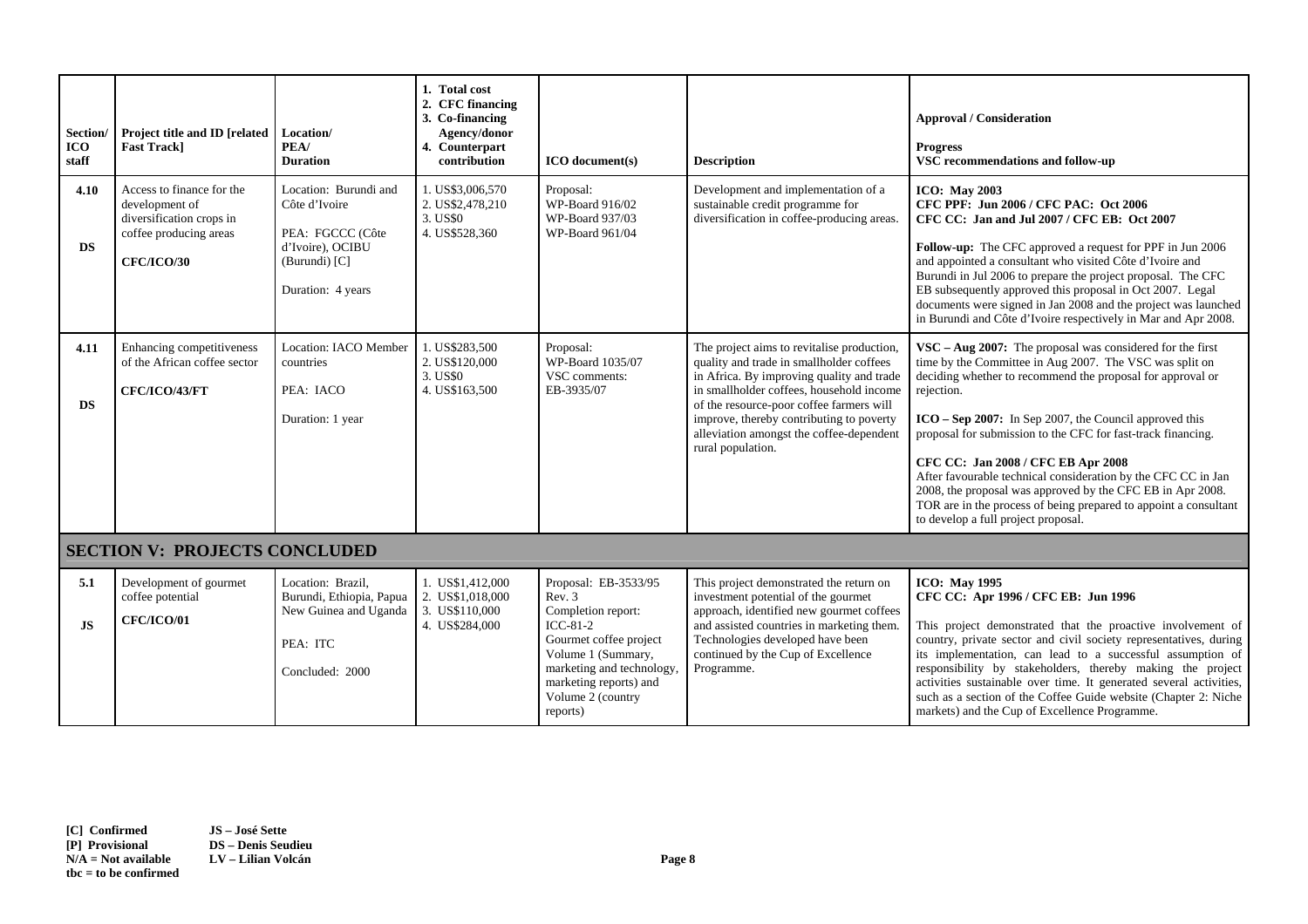| Section/<br><b>ICO</b><br>staff | Project title and ID [related<br><b>Fast Trackl</b>                                                                    | Location/<br>PEA/<br><b>Duration</b>                                                                                                          | 1. Total cost<br>2. CFC financing<br>3. Co-financing<br>Agency/donor<br>4. Counterpart<br>contribution                                    | <b>ICO</b> document(s)                                                                                                                                                                                                        | <b>Description</b>                                                                                                                                                                                                                                                                                                                                                                                                                                                                               | <b>Approval / Consideration</b><br><b>Progress</b><br>VSC recommendations and follow-up                                                                                                                                                                                                                                                                                             |
|---------------------------------|------------------------------------------------------------------------------------------------------------------------|-----------------------------------------------------------------------------------------------------------------------------------------------|-------------------------------------------------------------------------------------------------------------------------------------------|-------------------------------------------------------------------------------------------------------------------------------------------------------------------------------------------------------------------------------|--------------------------------------------------------------------------------------------------------------------------------------------------------------------------------------------------------------------------------------------------------------------------------------------------------------------------------------------------------------------------------------------------------------------------------------------------------------------------------------------------|-------------------------------------------------------------------------------------------------------------------------------------------------------------------------------------------------------------------------------------------------------------------------------------------------------------------------------------------------------------------------------------|
| 5.2<br><b>JS</b>                | Integrated management of<br>the coffee berry borer<br><b>CFC/ICO/02</b>                                                | Location: Colombia,<br>Ecuador, Guatemala,<br>Honduras, India, Jamaica<br>and Mexico<br>PEA: CABI<br>Concluded: 2002                          | 1. US\$5,467,000<br>2. US\$2,968,000<br>3. US\$850,000<br>CIRAD: US\$400,000<br>ODA: US\$250,000<br>USDA: US\$200,000<br>4. US\$1,649,000 | Proposal: EB-3602/96<br>Progress reports:<br>EB-3669/98 &<br>Revs 1, 2, 3,<br>ICC-81-1, ICC-82-2,<br>$ICC-83-2$<br>ED-1830/02 (final review<br>meeting)<br>ICC-86-5 (Executive<br>Summary 1998-2002);<br>Manual               | The coffee berry borer is probably the<br>world's most serious insect pest of coffee<br>and has caused heavy losses costing<br>millions of dollars worldwide. The<br>project promoted sustainable<br>development by introducing an effective<br>integrated pest management system and<br>reducing the use of chemical pest control<br>methods. It was also designed to enhance<br>productivity and competitiveness through<br>producing higher quality coffee and<br>reducing production losses. | <b>ICO:</b> May 1996<br>CFC CC: Sep 1996 / CFC EB: Oct 1996<br>Concluded. A final review meeting took place in May 2002.<br>A new project proposal on CBB, submitted by CABI, is<br>currently under ICO consideration (see 1.2).                                                                                                                                                    |
| 5.3<br><b>DS</b>                | Characteristics of the<br>demand for Robusta coffee<br>in Europe<br>CFC/ICO/05FT                                       | Location: Europe<br>PEA: APROMA<br>Concluded: 2001                                                                                            | 1. US\$29,280<br>2. US\$29,280<br>3. US\$0<br>4. US\$0                                                                                    | CFC Technical Paper<br>No. 4                                                                                                                                                                                                  | Study of the characteristics of the demand<br>for Robusta coffee in the main Eastern<br>and Western European markets                                                                                                                                                                                                                                                                                                                                                                             | <b>CFC EB: 1998</b><br>This study was published by the CFC (Technical Paper No. 4 -<br>Characteristics of the demand for Robusta coffee in Europe,<br>Amsterdam, 2001).                                                                                                                                                                                                             |
| 5.4<br><b>DS</b>                | Study on coffee marketing<br>systems and trading policies<br>in selected coffee producing<br>countries<br>CFC/ICO/04FA | Location: Angola,<br>Cameroon, Congo (DR),<br>Ethiopia, Ghana,<br>Guatemala, India,<br>Madagascar, Togo<br>PEA: World Bank<br>Concluded: 2000 | 1. US\$289,068<br>2. US\$243,868<br>3. US\$0<br>4. US\$45,200                                                                             | Proposal: EB-3598/96,<br>final study report,<br>ICO/CFC individual<br>country studies for each of<br>the nine participating<br>countries, EB-3752/00<br>(analytical report by<br>consultant),<br>CFC Technical Paper<br>No. 3 | The study evaluated coffee marketing<br>systems and policies and identified<br>factors important for effective marketing,<br>helping to guide developing countries in<br>improving the marketing of their coffee.                                                                                                                                                                                                                                                                                | <b>ICO: May 1995</b><br>CFC CC: Sep 1996 / CFC EB: Oct 1996<br>Concluded.<br>The results of this project lead to the development by the ICO of<br>a series of coffee country profiles for producing and consuming<br>countries.                                                                                                                                                     |
| 5.5<br><b>DS</b>                | Coffee processing study $-$<br>Rwanda<br>CFC/ICO/17FT                                                                  | Location: Rwanda<br>PEA: Consultants<br>Concluded: 2000                                                                                       | 1. US\$35,250<br>2. US\$30,000<br>3. US\$0<br>4. US\$5,250                                                                                | Proposal: EB-3695/98;<br><b>Executive Summary:</b><br>$ICC-81-4$<br>Final report: EB-3757/00;<br>CFC Technical Paper<br>No. 7                                                                                                 | The project's objective was to improve<br>Rwandan coffee production by analysing<br>the main problems associated with<br>Rwandan coffee quality, identifying<br>action to restore quality and<br>competitiveness, and assessing the<br>feasibility of wet processing plant<br>facilities set up by private investors.                                                                                                                                                                            | <b>ICO</b> : Jan 1999<br>CFC CC: Jan 1999 (in principle) / CFC EB: Oct 1999<br>Concluded. The project CFC/ICO/22 was developed as a result<br>of this study. A paper was published by the CFC (Technical<br>Paper No. 7 - Rehabilitation of the coffee sector: Rwanda.<br>Development of washed processing of coffee within a<br>framework of private investment, Amsterdam, 2001). |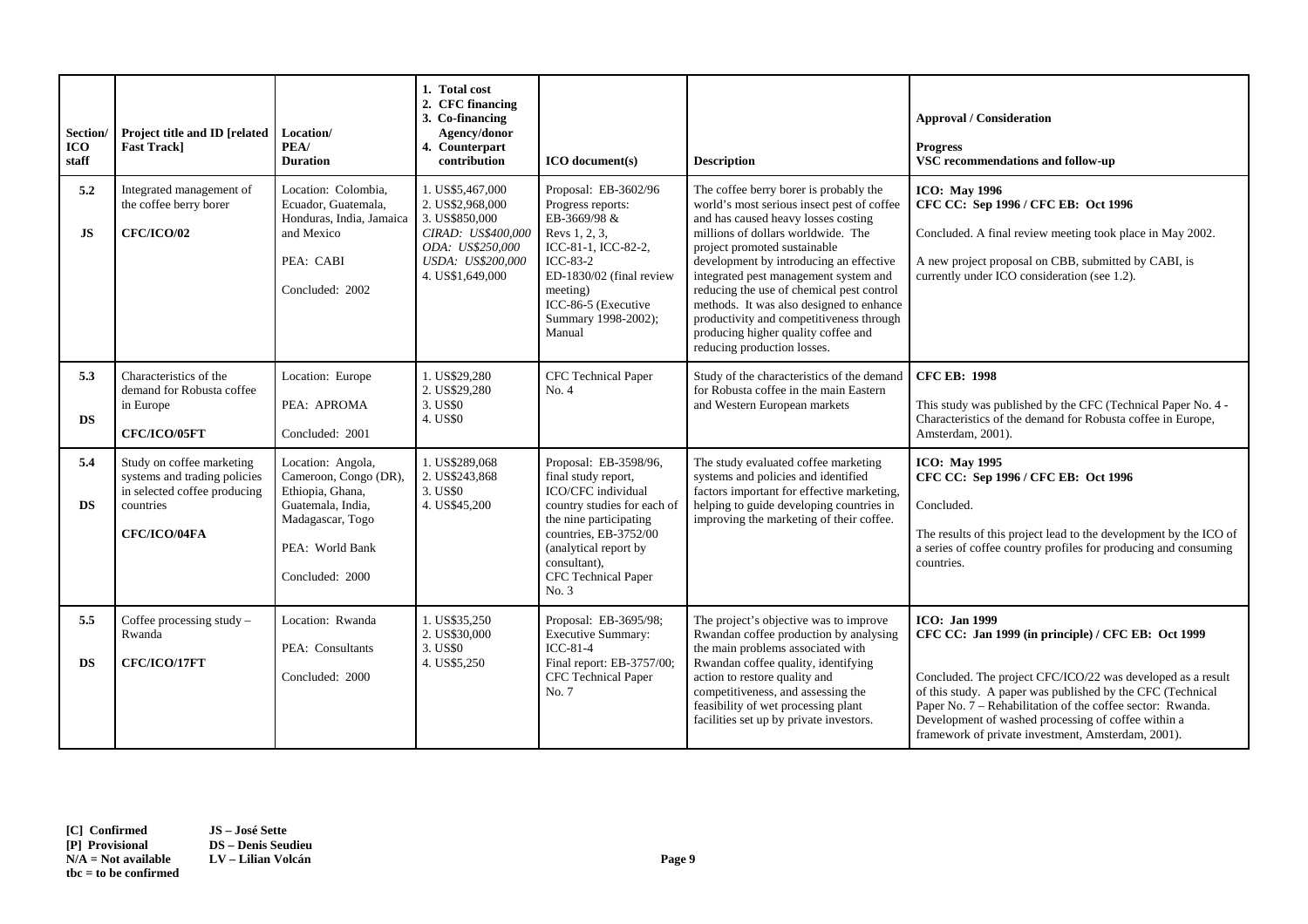| Section/<br><b>ICO</b><br>staff | Project title and ID [related]<br><b>Fast Trackl</b>                                                            | Location/<br>PEA/<br><b>Duration</b>                                                                                                                                                                                                                                | 1. Total cost<br>2. CFC financing<br>3. Co-financing<br>Agency/donor<br>4. Counterpart<br>contribution | <b>ICO</b> document(s)                                                                                                                                                                                                                                                         | <b>Description</b>                                                                                                                                                                                                                                                                                                                                                                                                                                                                                                                                                                             | <b>Approval / Consideration</b><br><b>Progress</b><br>VSC recommendations and follow-up                                                                                                                                                                                                                                                                                                                                                                                                                                                                                                                                                |
|---------------------------------|-----------------------------------------------------------------------------------------------------------------|---------------------------------------------------------------------------------------------------------------------------------------------------------------------------------------------------------------------------------------------------------------------|--------------------------------------------------------------------------------------------------------|--------------------------------------------------------------------------------------------------------------------------------------------------------------------------------------------------------------------------------------------------------------------------------|------------------------------------------------------------------------------------------------------------------------------------------------------------------------------------------------------------------------------------------------------------------------------------------------------------------------------------------------------------------------------------------------------------------------------------------------------------------------------------------------------------------------------------------------------------------------------------------------|----------------------------------------------------------------------------------------------------------------------------------------------------------------------------------------------------------------------------------------------------------------------------------------------------------------------------------------------------------------------------------------------------------------------------------------------------------------------------------------------------------------------------------------------------------------------------------------------------------------------------------------|
| 5.6<br><b>DS</b>                | Worldwide comparative<br>analysis of coffee-growing<br>areas<br>CFC/ICO/10FT                                    | Location: Colombia,<br>Ecuador Ethiopia,<br>Guatemala, India,<br>Indonesia, Kenya,<br>Nicaragua, Tanzania and<br>Uganda,<br>PEA: Scanagri Denmark<br>$A/S$ and partners (1st<br>phase)<br>NRI $(2nd phase)$<br>Concluded:<br>$1st$ phase: 2004<br>$2nd$ phase: 2006 | 1. US\$120,000<br>2. US\$60,000<br>3. US\$60,000<br>European<br>Commission<br>4. US\$0                 | Proposal:<br>WP-Board 931/03;<br><b>WP-Board 932/03</b><br>ICC-91-6 (Executive<br>Summary)<br>Full report of Phase 1 on<br>CD-Rom<br>ED-1985/06 and Rev. 1<br>(programme)<br>ICC-95-4 (Executive<br>Summary);<br>ICC-96-3 (Final Executive<br>Summary)<br>CD-Rom (full report) | This study was developed in two phases<br>with the aim of exploring the possibility<br>of carrying out practical diversification<br>programmes within the framework of the<br>fight against poverty in coffee producing<br>areas and promoting rural income growth,<br>taking into account the various<br>constraints of each of the selected<br>countries. The first phase analysed<br>economic factors and conditions for<br>improving competitiveness and<br>diversification in coffee dependent areas,<br>whilst the second phase identified<br>conditions for successful diversification. | <b>ICO: May 2003</b><br>CFC CC/MD: Jul 2003<br>The final report for the first phase was circulated in Sep 2004. A<br>workshop on the potential for diversification in coffee exporting<br>countries was held on 24 May 2006 to discuss the NRI's findings<br>and recommendations. The final report was circulated to the<br>Council in Sep 2006.<br>This project generated a tool to assess costs and profitability by<br>examining the distribution of value through the coffee marketing<br>chain, subsequently used by the IISD to develop a 'cost-benefit<br>analysis of sustainability practices in the coffee sector' (see 3.4). |
| 5.7<br><b>DS</b>                | Workshop on structured<br>short- and medium-term<br>finance to small-scale<br>farmers in Africa<br>CFC/ICO/20FT | Location: Kenya<br>Concluded: 2001                                                                                                                                                                                                                                  | 1. US\$30,000<br>2. US\$30,000<br>3. US\$0<br>4. US\$0                                                 | A copy of the workshop<br>proceedings is available<br>on request from the ICO.                                                                                                                                                                                                 | A two-day workshop on structured short-<br>and medium-term finance to small-scale<br>farmers in Africa was held in Nairobi,<br>Kenya in Apr 2001 (on the suggestion of<br>the CFC). The workshop discussed major<br>constraints to the provision of agricultural<br>input credit and made recommendations<br>for restructuring and re-launching the<br>sector.                                                                                                                                                                                                                                 | <b>ICO: May 2000</b><br><b>CFC EB: Oct 2001</b><br>Concluded. The project CFC/ICO/20 has been developed as the<br>result of this workshop.                                                                                                                                                                                                                                                                                                                                                                                                                                                                                             |
| 5.8<br>JS                       | Workshop on coffee quality<br>through prevention of mould<br>formation in Ecuador<br>CFC/ICO/25FT               | Location: Ecuador<br>PEA: FAO<br>Concluded: 2001                                                                                                                                                                                                                    | 1. US\$65,000<br>2. US\$60,000<br>3. US\$0<br>4. US\$5,000                                             | Proposal:<br>WP-Board 892/00 and<br>Rev. 1                                                                                                                                                                                                                                     | Programme for the prevention of fungal<br>mould formation affecting coffee quality<br>in Ecuador                                                                                                                                                                                                                                                                                                                                                                                                                                                                                               | <b>CFC EB: Oct 2001</b><br>This project which was incorporated into the project to enhance<br>coffee quality through prevention of mould formation (reference<br>CFC/ICO/06), has made an important contribution to improving<br>coffee quality in Ecuador.<br>Recently COFENAC, the coffee authority in Ecuador, mentioned<br>that "The project contributed not only to the quality of<br>Ecuadorian coffee but also to the on-going monitoring of the<br>coffee quality in terms of OTA and other mycotoxins."                                                                                                                       |
| 5.9<br><b>DS</b>                | Coffee price risk<br>management in East Africa<br>CFC/ICO/21FT                                                  | Location: East Africa<br>PEA: Vrije Universiteit<br>Concluded: 2002                                                                                                                                                                                                 | 1. US\$60,000<br>2. US\$60,000<br>3. US\$0<br>4. US\$0                                                 | A copy of this study is<br>available on request from<br>the ICO.                                                                                                                                                                                                               | Coffee price risk management in East<br>Africa: the feasibility of intermediating<br>price risk management to coffee farmers<br>and coffee cooperatives in Ethiopia,<br>Kenya, Uganda, Tanzania and Zimbabwe                                                                                                                                                                                                                                                                                                                                                                                   | <b>CFC EB: 2001</b><br>Concluded. This study was undertaken following the project<br>'Coffee price risk management in Eastern and Southern Africa'<br>(CFC/ICO/21FA).                                                                                                                                                                                                                                                                                                                                                                                                                                                                  |

**[C] Confirmed JS – José Sette [P] Provisional DS – Denis Seudieu** 

**tbc = to be confirmed**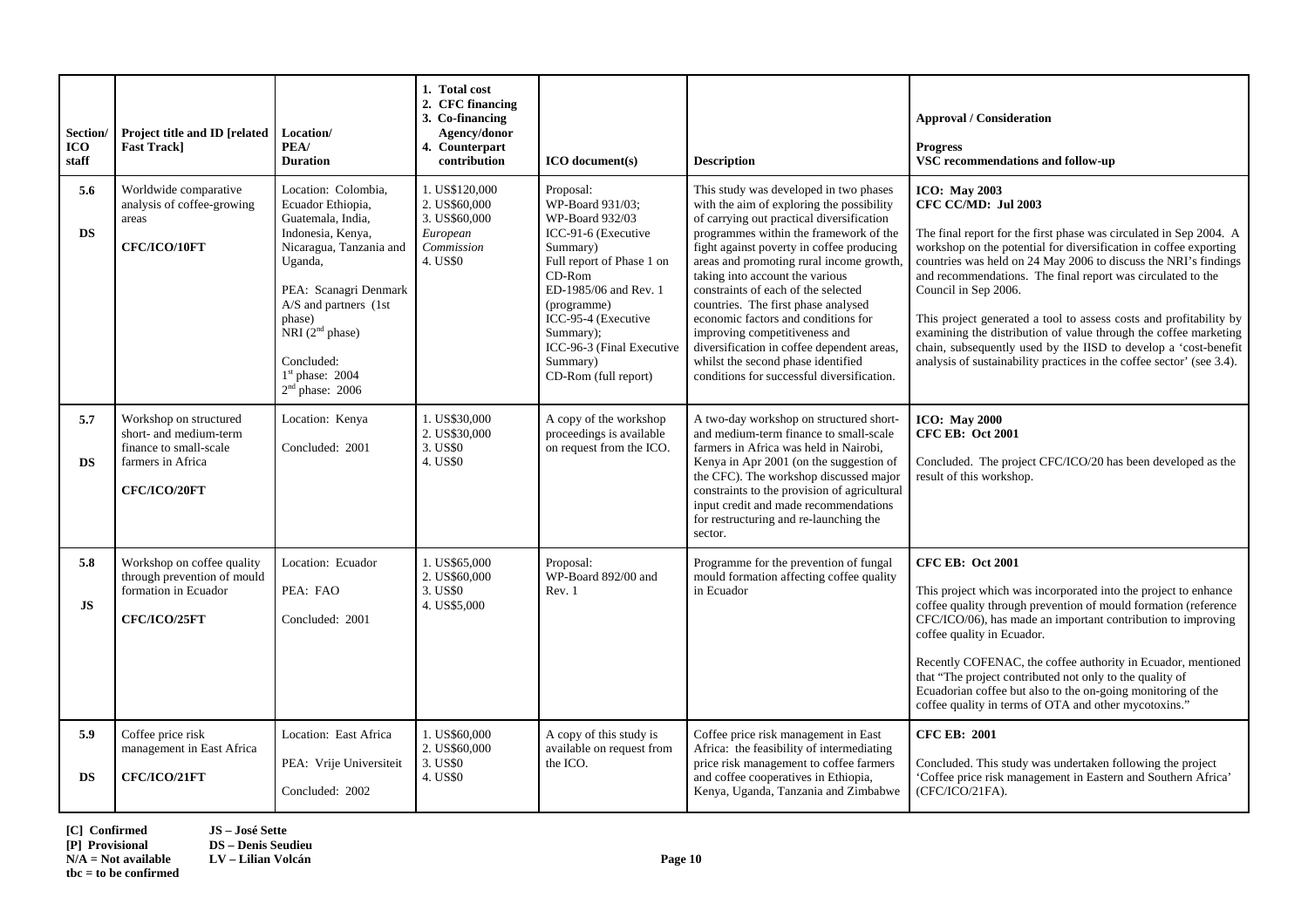| Section/<br>ICO<br>staff | Project title and ID [related<br><b>Fast Track]</b>                                                                          | Location/<br>PEA/<br><b>Duration</b>                                                                                                        | 1. Total cost<br>2. CFC financing<br>3. Co-financing<br>Agency/donor<br>4. Counterpart<br>contribution                                                | <b>ICO</b> document(s)                                                                                                                                                                                                                                                                                                                                                                                                               | <b>Description</b>                                                                                                                                                                                                                                                                                                                  | <b>Approval / Consideration</b><br><b>Progress</b><br>VSC recommendations and follow-up                                                                                                                                                                                                                                                                                                                                                                                                                                                                                                                                                                                                                                                                                                                                                                                                     |
|--------------------------|------------------------------------------------------------------------------------------------------------------------------|---------------------------------------------------------------------------------------------------------------------------------------------|-------------------------------------------------------------------------------------------------------------------------------------------------------|--------------------------------------------------------------------------------------------------------------------------------------------------------------------------------------------------------------------------------------------------------------------------------------------------------------------------------------------------------------------------------------------------------------------------------------|-------------------------------------------------------------------------------------------------------------------------------------------------------------------------------------------------------------------------------------------------------------------------------------------------------------------------------------|---------------------------------------------------------------------------------------------------------------------------------------------------------------------------------------------------------------------------------------------------------------------------------------------------------------------------------------------------------------------------------------------------------------------------------------------------------------------------------------------------------------------------------------------------------------------------------------------------------------------------------------------------------------------------------------------------------------------------------------------------------------------------------------------------------------------------------------------------------------------------------------------|
| 5.10<br><b>DS</b>        | Study of the potential for<br>commodity exchanges and<br>other forms of market places<br>in COMESA countries<br>CFC/ICO/24FT | Location: Burundi,<br>Ethiopia, Kenya,<br>Malawi, Rwanda,<br>Tanzania, Uganda,<br>Zambia and Zimbabwe<br>PEA: Consultant<br>Concluded: 2003 | 1. US\$60,000<br>2. US\$60,000<br>3. US\$0<br>4. US\$0                                                                                                | Proposal:<br>WP-Board 896/01<br>A copy of the study is<br>available on request from<br>the ICO.                                                                                                                                                                                                                                                                                                                                      | This study should allow countries in the<br>COMESA region to adopt modern<br>techniques of trading locally, regionally<br>and internationally, to optimise economic<br>benefits to the farmers and countries<br>concerned.                                                                                                          | <b>CFC CC: Jul 2001</b><br>Concluded. This study was undertaken following the project<br>'Coffee price risk management in Eastern and Southern Africa'<br>(CFC/ICO/21FA).                                                                                                                                                                                                                                                                                                                                                                                                                                                                                                                                                                                                                                                                                                                   |
| 5.11<br><b>JS</b>        | Regional workshop on the<br>coffee crisis in Central<br>America<br>CFC/ICO/26FT                                              | Location: Guatemala<br>PEA: ANACAFE<br>Concluded: 2003                                                                                      | 1. US\$100,000<br>2. US\$80,000<br>3. US\$20,000<br>4. US\$0                                                                                          |                                                                                                                                                                                                                                                                                                                                                                                                                                      | Regional workshop on the coffee crisis.                                                                                                                                                                                                                                                                                             | CFC CC: Jan 2003 / CFC MD: Jul 2003<br>The workshop took place in Sep 2003.                                                                                                                                                                                                                                                                                                                                                                                                                                                                                                                                                                                                                                                                                                                                                                                                                 |
| 5.12<br>JS               | Enhancement of coffee<br>quality through prevention of<br>mould formation<br><b>CFC/ICO/06</b>                               | Location: worldwide<br>PEA: FAO<br>Duration:<br>10/98-09/05<br>(extended 3 months)                                                          | 1. US\$5,593,500<br>2. US\$2,526,000<br>3. US\$2,067,000<br><b>UNDP: US\$1,500,000</b><br>ISIC: US\$367,000<br>CIRAD: US\$200,000<br>4. US\$1,000,500 | Proposal:<br>EB-3620/97 Rev. 1<br>Guidelines: ED-1763/00<br>Rev. 1<br>ED-1988/06<br>Ecuador outline:<br>WP-Board 892/00 and<br>Rev. 1<br>Progress reports:<br>ICC-84-1, ICC-86-1<br>ED-1827/02, ICC-87-2,<br>ICC-88-2, ICC-89-4,<br>ICC-90-3, ICC-91-3,<br>ICC-93-2, ICC-94-7,<br>EB-3903/05<br>Code of practice:<br>PSCB-36/02<br>ED-1968/05 (programme)<br>Executive summary of<br>study: ED-1992/06 and<br>Final report: ICC-96-4 | The project's aim was to establish and<br>disseminate guidelines for coffee<br>production, harvesting, processing,<br>storage and transport to avoid situations<br>leading to the formation of mould in<br>coffee. The dissemination of its results<br>will improve production of good quality<br>coffee, and thus export earnings. | ICO: Feb 1997 (outline)<br>CFC CC: Jul 1998 / CFC EB: Oct 1998<br>The project was successfully extended to a wide range of<br>countries. A positive mid-term evaluation took place in Mar<br>2003 and a concluding workshop took place in Brazil in Sep<br>2005. The final technical and management report and CD-Rom<br>training tool on good hygiene practices were circulated in Sep<br>2006. The training tool can also be downloaded from the<br>website www.coffee-ota.org.<br>Using the results generated from this project, the ICO has<br>contributed to Codex Alimentarius discussions on OTA, and<br>recently recommended that Codex develop a proposed code of<br>conduct on OTA in cooperation with the FAO.<br>Additional material produced to disseminate/follow up the<br>results obtained from the project, includes: Training tool on<br>good hygiene practices (CD-Rom). |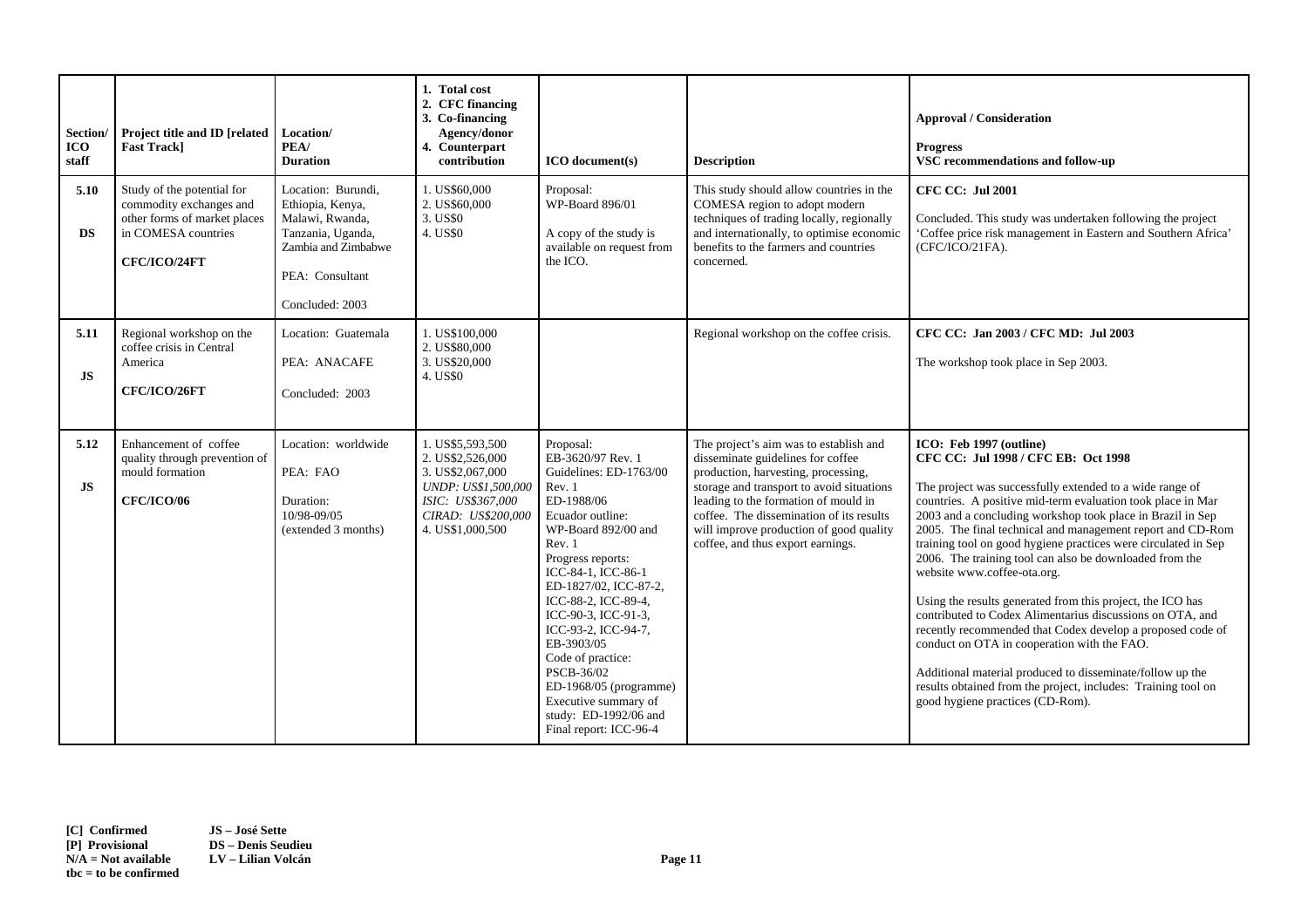| Section/<br><b>ICO</b><br>staff | Project title and ID [related<br><b>Fast Trackl</b>                                                                                                                           | Location/<br>PEA/<br><b>Duration</b>                                                                                                                                  | 1. Total cost<br>2. CFC financing<br>3. Co-financing<br>Agency/donor<br>4. Counterpart<br>contribution                                                                               | <b>ICO</b> document(s)                                                                                                                                                                                                                                                  | <b>Description</b>                                                                                                                                                                                | <b>Approval / Consideration</b><br><b>Progress</b><br>VSC recommendations and follow-up                                                                                                                                                                                                                                                                                                                                                                                                                                                                                                                                                                                                                                                                                                                                                                                                                                             |
|---------------------------------|-------------------------------------------------------------------------------------------------------------------------------------------------------------------------------|-----------------------------------------------------------------------------------------------------------------------------------------------------------------------|--------------------------------------------------------------------------------------------------------------------------------------------------------------------------------------|-------------------------------------------------------------------------------------------------------------------------------------------------------------------------------------------------------------------------------------------------------------------------|---------------------------------------------------------------------------------------------------------------------------------------------------------------------------------------------------|-------------------------------------------------------------------------------------------------------------------------------------------------------------------------------------------------------------------------------------------------------------------------------------------------------------------------------------------------------------------------------------------------------------------------------------------------------------------------------------------------------------------------------------------------------------------------------------------------------------------------------------------------------------------------------------------------------------------------------------------------------------------------------------------------------------------------------------------------------------------------------------------------------------------------------------|
| 5.13<br>LV                      | Strengthening the<br>commercial, financial,<br>management and business<br>capacity of small coffee<br>producers/<br>exporters in Mexico and<br>Nicaragua<br><b>CFC/ICO/16</b> | Location:<br>Mexico and Nicaragua<br>PEA: Twin Ltd./<br>Twin Trading Ltd.<br>Duration:<br>10/00-06/05<br>(extended for 6 months)                                      | 1. US\$5,330,280<br>2. US\$910,193<br>3. US\$3,468,450<br>Tridos Bank:<br>US\$1,250,000<br>Mexican<br>Government:<br>US\$2,025,000<br>Twin Trading:<br>US\$193.450<br>4. US\$951,637 | Proposal:<br>WP-Board 850/98 Rev. 2<br>Progress reports:<br>ICC-88-4, ICC-89-3,<br>ICC-90-1 Rev. 1.<br>ICC-91-4, ICC-93-4,<br>ICC-94-1, ICC-94-8,<br>ICC-95-7 Add. 1<br>Final report:<br>ICC-95-7 (Executive<br>Summary)<br>ICC-96-5 Executive<br>Summary of the Guide) | The project's aim was to help small<br>coffee growers to compete in the market<br>and become creditworthy, generating<br>benefits such as employment and greater<br>income for their communities. | <b>ICO</b> : Jan 1999<br>CFC CC: Jul 2000 / CFC EB: Oct 2000<br>The project implementation concluded in Jun 2005. A final<br>report (Executive summary) was circulated in May 2006. An<br>Executive Summary of the Guide for strengthening the business<br>and export capacity of coffee cooperatives, based on the<br>experiences of this project was circulated in Sep 2006. The final<br>version of the Guide will be circulated to the Council in Sep<br>2008.                                                                                                                                                                                                                                                                                                                                                                                                                                                                  |
| 5.14<br><b>DS</b>               | Sustainable coffee<br>development in Eastern<br>Africa<br>CFC/ICO/29FT                                                                                                        | Location: Eastern Africa<br>PEA: EAFCA<br>consultant<br>Duration: 6 months<br>Concluded: 2005                                                                         | 1. US\$30,000<br>2. US\$15,000<br>3. US\$15,000<br>EAFCA: US\$15,000<br>4. US\$0                                                                                                     | Proposal:<br>WP-Board 923/03<br>Final Report: ICC-95-1<br>(Executive Summary)                                                                                                                                                                                           | To support sustainable coffee<br>development in Eastern Africa by<br>addressing issues related to coffee<br>certification.                                                                        | <b>ICO</b> : Jan 2003<br>CFC CC/MD: Jul 2003<br>Project concluded. A final report was circulated in May 2006.                                                                                                                                                                                                                                                                                                                                                                                                                                                                                                                                                                                                                                                                                                                                                                                                                       |
| 5.15<br>DS/<br>LV               | Integrated white stem borer<br>management in smallholder<br>coffee farms in India,<br>Malawi and Zimbabwe<br><b>CFC/ICO/18</b>                                                | Location: India.<br>Malawi and Zimbabwe<br>PEA: CABI Bioscience<br>Duration: 4 years (06/02<br>$-06/06$ , with two<br>extensions of six<br>months)<br>Concluded: 2007 | 1. US\$3,103,778<br>2. US\$2,262,316<br>3. US\$122,744<br>DFID: US\$76,170<br>Others: US\$46,574<br>4. US\$718,718                                                                   | Proposal:<br>WP-Board 878/00 &<br>EB-3766/00<br>Progress reports:<br>ICC-88-3, ICC-89-2,<br>ICC-90-2 Rev. 1,<br>ICC-91-2, ICC-93-1<br>MTE: ICC-94-2,<br>$ICC-97-1$ (Annex III)<br>$ICC-98-1 (Annex III)$<br>ICC- $100-2$                                                | The aim of this pilot project was to<br>expand research and development of IPM<br>measures for combating white stem borer<br>and reduce use of chemical pesticides.                               | ICO: Sep 00 (formal)<br>CFC CC: Jul 01 / CFC EB: Oct 01<br>A dissemination workshop took place in India in Jun 2007. A<br>progress report was circulated to the Council in Sep 2007 and a<br>final report will be circulated in May 2008.<br>The main results obtained include: In India, the adoption of<br>practices such as two tiers of shade, the development of<br>pheromones and regular tracing were suitable for the integrated<br>management of the white stem borer. In Africa, on the other<br>hand, biological control through the development of natural<br>enemies appears to be preferred due to the high cost of chemical<br>methods.<br>Above all, good agricultural practice was key to successfully<br>controlling the white stem borer. The project has also facilitated<br>south-south cooperation among India, Malawi and Zimbabwe to<br>share further experiences and exchange knowledge on this<br>matter. |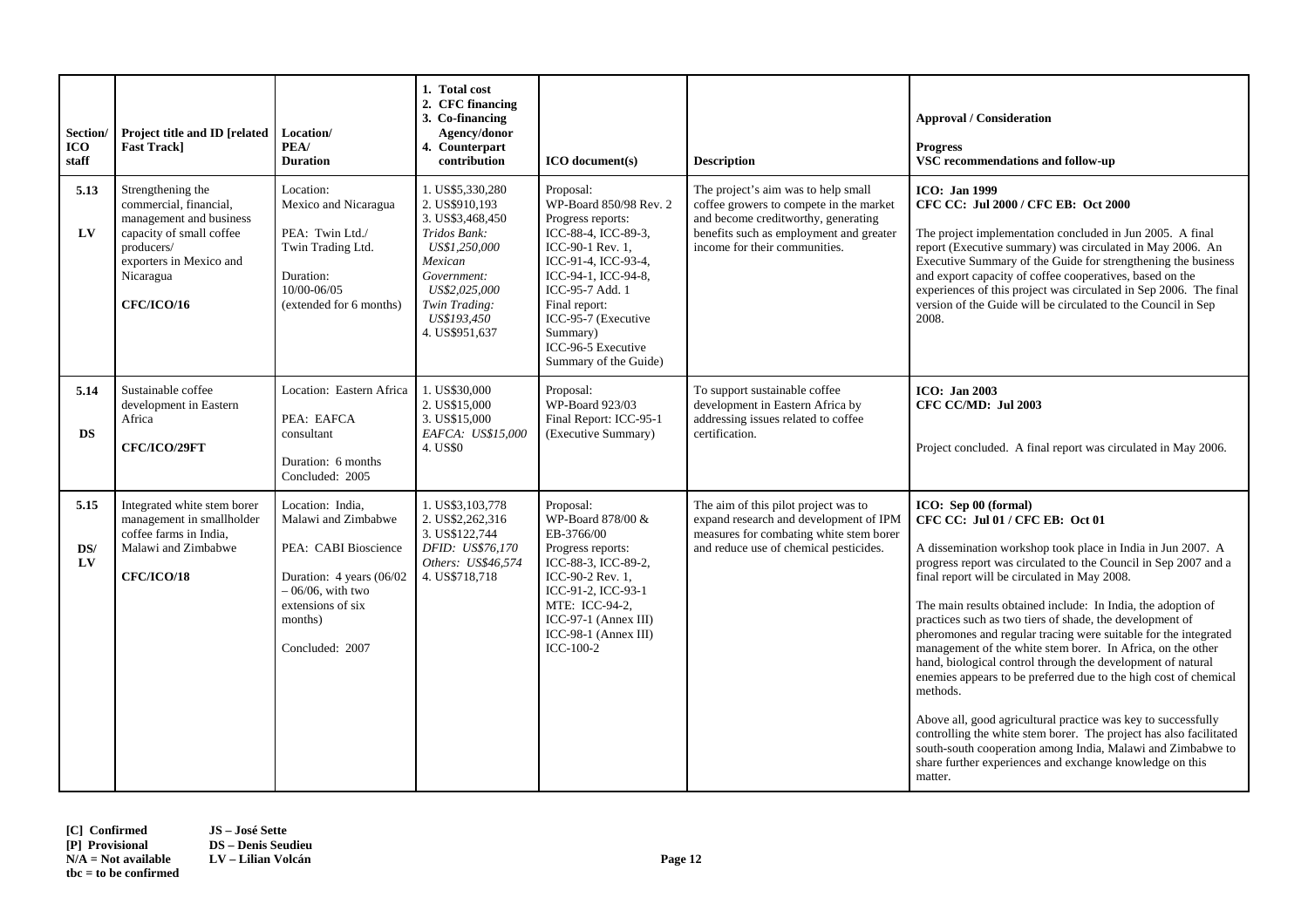| Section/<br><b>ICO</b><br>staff | Project title and ID [related<br><b>Fast Trackl</b>                                                                      | Location/<br>PEA/<br><b>Duration</b>                                                                                                                                                                                             | 1. Total cost<br>2. CFC financing<br>3. Co-financing<br>Agency/donor<br>4. Counterpart<br>contribution                                                         | <b>ICO</b> document(s)                                                                                                                                                                                                                  | <b>Description</b>                                                                                                                                                                                                                                                                                                                                                                                                            | <b>Approval / Consideration</b><br><b>Progress</b><br>VSC recommendations and follow-up                                                                                                                                                                                                                                                                                                                                                                                                                                                            |
|---------------------------------|--------------------------------------------------------------------------------------------------------------------------|----------------------------------------------------------------------------------------------------------------------------------------------------------------------------------------------------------------------------------|----------------------------------------------------------------------------------------------------------------------------------------------------------------|-----------------------------------------------------------------------------------------------------------------------------------------------------------------------------------------------------------------------------------------|-------------------------------------------------------------------------------------------------------------------------------------------------------------------------------------------------------------------------------------------------------------------------------------------------------------------------------------------------------------------------------------------------------------------------------|----------------------------------------------------------------------------------------------------------------------------------------------------------------------------------------------------------------------------------------------------------------------------------------------------------------------------------------------------------------------------------------------------------------------------------------------------------------------------------------------------------------------------------------------------|
| 5.16<br><b>DS</b>               | Coffee market development<br>and trade promotion in<br>Eastern and Southern Africa<br>CFC/ICO/03FA                       | Location: Tanzania,<br>Uganda and Zimbabwe<br>PEA: UNOPS [C]<br>NRI Consultant<br>Duration: 6 years:<br>$(10/00 - 09/06 -$<br>extended for 12 months<br>until $09/07$ )                                                          | 1. US\$9,101,301<br>2. US\$5,012,053<br>3. US\$2,540,141<br>Int. banks:<br>US\$1,736,891<br>Local banks:<br>US\$787,500<br>ICO: US\$15,750<br>4. US\$1,549,107 | Proposal: EB-3604/96 &<br>Add.1<br>Progress reports:<br>ICC-86-3, ICC-95-2,<br>ICC-97-1 (Annex I)<br>ICC-98-1 (Annex I)<br>Final report: ICC-100-1<br>CD-Rom                                                                            | The project will develop and test coffee<br>marketing systems that will respond to<br>producer and trade needs, and strengthen<br>public and private institutions to operate<br>the systems. It will promote improved<br>access to the international market and<br>introduce measures to minimise exposure<br>to technical and price risks.                                                                                   | <b>ICO: May 1997</b><br>CFC CC: Jul 1997 / CFC EB: Oct 1997<br>The PEA reported on progress to the Council in May 2006 and<br>recommended that the ICO should call a meeting of all parties to<br>reallocate funds to enable the project to be concluded. In Sep<br>2006, the parties involved decided to extend the implementation<br>of the project for one year, with no financial implications. A<br>progress report was circulated to the Council in Sep 2007 and a<br>final report will be circulated in May 2008.                           |
| 5.17<br>LVI<br><b>DS</b>        | Improvement of coffee<br>production in Africa by the<br>control of coffee wilt disease<br>- tracheomycosis<br>CFC/ICO/13 | Location: Cameroon,<br>Congo (DR), Côte<br>d'Ivoire, Ethiopia,<br>Rwanda, Tanzania and<br>Uganda<br>PEA: CABI [C]<br>Duration: 4 years<br>$(02/01 - 12/05,$ extended<br>to 12/06 with second<br>extension to 12/07<br>approved). | 1. US\$8,951,587<br>2. US\$3,516,888<br>3. US\$4,348,779<br>EU: US\$3,212,328<br>Others: US\$1,136,451<br>4. US\$1,085,920                                     | Proposal: EB-3655/97<br>Progress reports:<br>ICC-86-6, ICC-89-1.<br>ICC-93-3, ICC-94-4<br>MTE: ICC-90-5,<br>$ICC-91-1$ .<br>ICC-97-1 (Annex II)<br>ICC-98-1 (Annex II)<br>Final report: ICC-100-3                                       | Coffee wilt disease (tracheomycosis)<br>causes widespread losses to small farmers<br>in Africa who are dependent on coffee for<br>their income. The project will implement<br>a regional programme to improve<br>management practices to contain the<br>disease and develop an information and<br>training programme for small producers.                                                                                     | ICO: May 98<br>CFC CC: Jan 98 / CFC EB: Apr 98<br>Based on the MTE request for a year's extension of the project,<br>the CFC approved a budget neutral extension up to 31 Dec 2006.<br>The CFC approved the PEA's request for the project to be<br>extended for 12 months until Dec 2007 (with no budgetary<br>implications). A final workshop will take place during the<br>EAFCA conference in Feb 2008 in Kampala, Uganda. A<br>progress report was circulated to the Council in Sep 2007 and a<br>final report will be circulated in May 2008. |
| 5.18<br>DS.                     | Improving coffee quality in<br>East and Central Africa<br>through enhanced processing<br>practices<br>CFC/ICO/22         | Location: Ethiopia and<br>Rwanda<br>PEA: CABI-ARC [C]<br>Duration: 3 years<br>$(10/04 - 10/07)$                                                                                                                                  | 1. US\$2,937,029<br>2. US\$2,029,224<br>3. US\$122,195<br>Illy Caffè: US\$122,195<br>4. US\$785,610                                                            | Proposal:<br>WP-Board 879/00;<br>WP-Board 893/00;<br>WP-Board 935/03<br>Progress reports:<br>ICC-94-3, ICC-95-5,<br>ICC-96-2.<br>ICC-97-1 (Annex IV)<br>$ICC-98-1 (Annex IV)$<br>Final report: ICC-100-4<br>See also:<br>[CFC/ICO/17FT] | The project will improve the production<br>of quality coffees, which command<br>premium prices, through improved<br>methods of primary processing by farmer<br>groups/associations at the village level<br>(enhanced wet [semi-washed] processing<br>or sun-drying methods). This will lead to<br>an increase in income generation, thereby<br>improving the livelihoods of small-scale<br>coffee farmers and their families. | ICO: May 2003 (in principle)<br>CFC CC: Jan 2004 / CFC EB: Apr 2004<br>An MTE was organized in Feb 2007, and a workshop to<br>disseminate the findings of the project took place at that time in<br>Ethiopia. A progress report was circulated to the Council in Sep<br>2007. A final dissemination workshop will take place in Feb<br>2008 during the EAFCA conference in Kampala, Uganda and the<br>final report will be circulated in May 2008.                                                                                                 |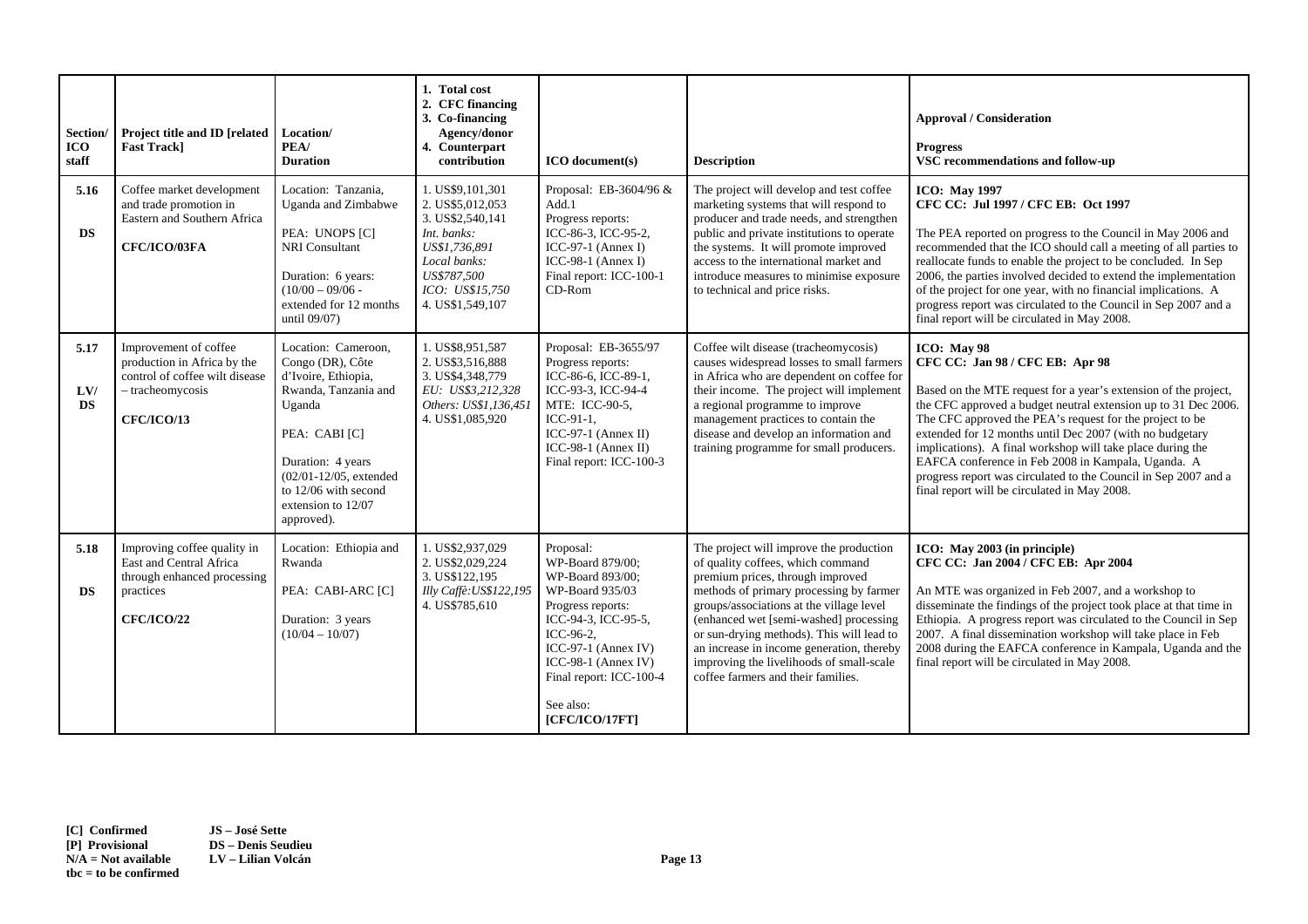| Section/<br><b>ICO</b><br>staff | <b>Project title and ID [related]</b><br><b>Fast Track</b>                                             | Location/<br>PEA/<br><b>Duration</b>                                                                           | 1. Total cost<br>2. CFC financing<br>3. Co-financing<br>Agency/donor<br>4. Counterpart<br>contribution | ICO document(s)                                                                                                                                                   | <b>Description</b>                                                                                                                                                                                    | <b>Approval / Consideration</b><br><b>Progress</b><br>VSC recommendations and follow-up                                                                                                                                                                                                                                                                                                                                                                                                                                                                                                                                                                                                                                                                     |
|---------------------------------|--------------------------------------------------------------------------------------------------------|----------------------------------------------------------------------------------------------------------------|--------------------------------------------------------------------------------------------------------|-------------------------------------------------------------------------------------------------------------------------------------------------------------------|-------------------------------------------------------------------------------------------------------------------------------------------------------------------------------------------------------|-------------------------------------------------------------------------------------------------------------------------------------------------------------------------------------------------------------------------------------------------------------------------------------------------------------------------------------------------------------------------------------------------------------------------------------------------------------------------------------------------------------------------------------------------------------------------------------------------------------------------------------------------------------------------------------------------------------------------------------------------------------|
| 5.19<br><b>DS</b>               | Robusta quality and<br>marketing improvement by<br>optimal use of coffee terroirs<br><b>CFC/ICO/05</b> | Location: Côte d'Ivoire<br>PEA: ACRN [C]<br>Duration: 2 years (06/05)<br>- 06/07 with an<br>extension to 03/08 | 1. US\$942.559<br>2. US\$448,063<br>3. US\$0<br>4. US\$494,496                                         | Proposal:<br>EB-3603/96 Rev. 1<br>Progress reports:<br>ICC-95-6<br>ICC-97-1 (Annex V)<br>ICC-98-1 (Annex V)<br>ICC-100-5 (Annex I)<br>See also:<br>[CFC/ICO/05FT] | The project will improve the quality of<br>Robusta coffee cultivation and its<br>profitability, by identifying varieties<br>which are superior in quality, and making<br>optimal use of coffee soils. | <b>ICO: Feb 1997</b><br>CFC CC: Jul 2002 / CFC EB: Oct 2002<br><b>Follow-up:</b> The project was launched in Jun 2005 in Abidjan.<br>An MTE took place in Côte d'Ivoire in Sep 2006 and<br>recommended that the project be extended for a further 12<br>months. A final dissemination workshop took place in Abidjan in<br>Aug 2007. The CFC has agreed a further extension of 6 months<br>until 31 Mar 2008. The Government of Côte d'Ivoire has<br>announced its intention to take over and extend the project to all<br>coffee producing areas. Additional funding from the<br>Government has been provided to complete remaining activities.<br>A report on project results will be presented to the Council by<br>the Project Coordinator in May 2008. |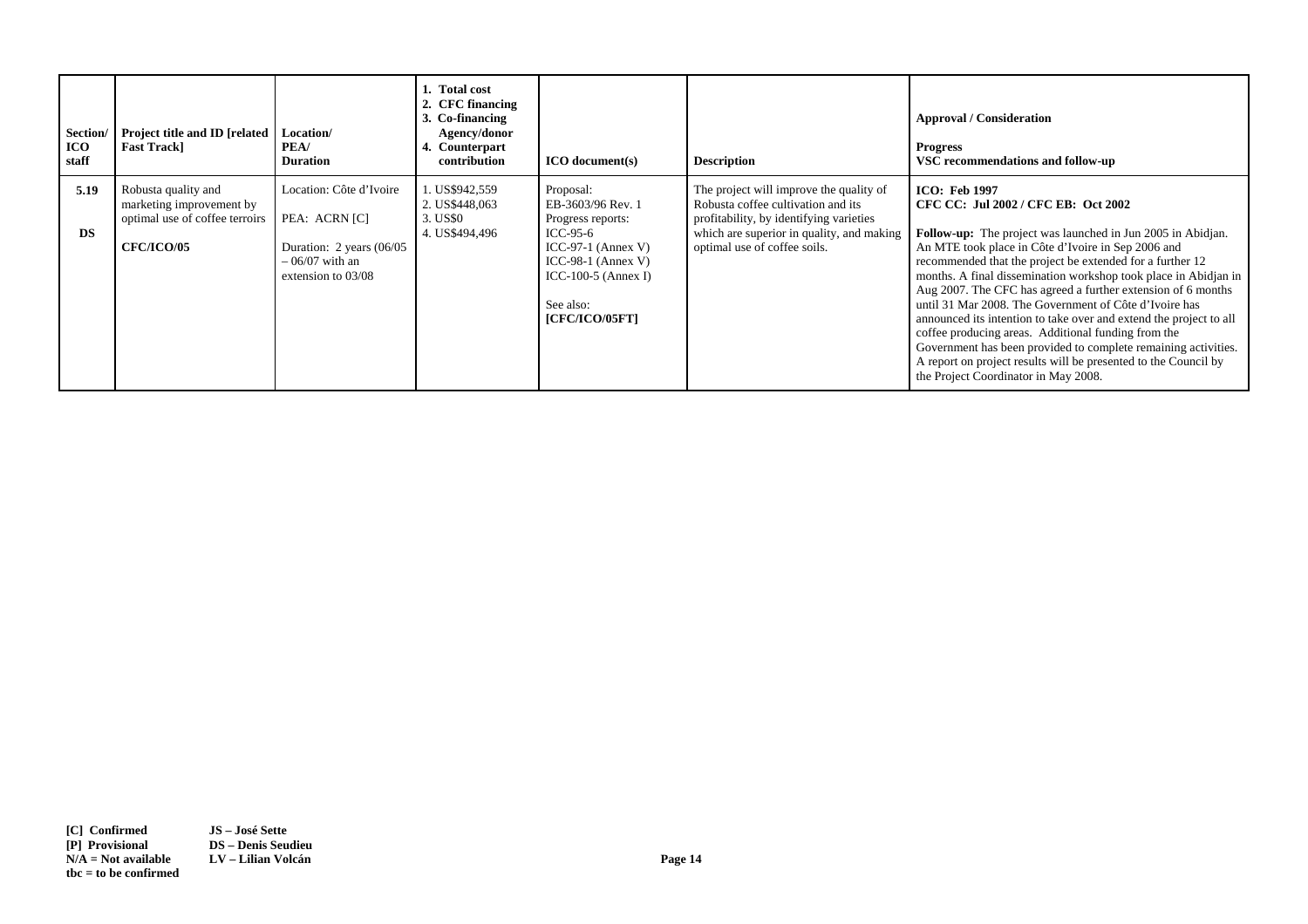## **LIST OF ACRONYMS USED IN THIS DOCUMENT**

| <b>ACRN</b>      | <b>African Coffee Research Network</b>                                    |
|------------------|---------------------------------------------------------------------------|
| <b>AGPS</b>      | Seed and Plant Genetic Resources Service                                  |
| <b>ANACAFE</b>   | National Coffee Association (Guatemala)                                   |
| <b>ARCC</b>      | Autorité de régulation du café-cacao (ARCC)                               |
| <b>CABI</b>      | <b>CAB</b> International                                                  |
| <b>CABI-ARC</b>  | CAB International – Africa Regional Centre                                |
| <b>CATIE</b>     | Tropical Agricultural Research and Higher Education Centre                |
| <b>CBB</b>       | Coffee Berry Borer                                                        |
| <b>CBD</b>       | <b>Coffee Berry Disease</b>                                               |
| CD               | <b>Compact Disk</b>                                                       |
| <b>CFC</b>       | <b>Common Fund for Commodities</b>                                        |
| CFC CC           | <b>CFC Consultative Committee</b>                                         |
| <b>CFC EB</b>    | <b>CFC</b> Executive Board                                                |
| CFC MD           | <b>CFC Managing Director</b>                                              |
| <b>CFC PAC</b>   | <b>CFC Project Appraisal Committee</b>                                    |
| <b>CFC PPF</b>   | <b>CFC Project Preparation Facilities</b>                                 |
| <b>CIB</b>       | Coffee Industry Board of Jamaica                                          |
| <b>CIRAD</b>     | Centre for International Cooperation in                                   |
|                  | <b>Agronomic Research for Development</b>                                 |
| <b>CNRA</b>      | Centre national de recherche agronomique (Côte d'Ivoire)                  |
| <b>CLR</b>       | <b>Coffee Leaf Rust</b>                                                   |
| <b>CRMG</b>      | Commodity Risk Management Group (World Bank)                              |
| <b>COFENAC</b>   | National Coffee Council (Ecuador)                                         |
| <b>COMESA</b>    | Common Market for Eastern and Southern Africa                             |
| <b>DFID</b>      | Department for International Development (UK)                             |
| <b>EAFCA</b>     | Eastern African Fine Coffees Association                                  |
| EB               | <b>Executive Board</b>                                                    |
| EC               | <b>European Community</b>                                                 |
| EU               | European Union                                                            |
| <b>FGCCC</b>     | Fond de garantie des coopératives café cacao                              |
|                  | (Guarantee Fund of Coffee and Cocoa Cooperatives)                         |
| <b>FAO</b>       | Food and Agriculture Organization of the United Nations                   |
| FAR              | <b>Final Appraisal Report</b>                                             |
| <b>FRC</b>       | Fonds de régulation café-cacao                                            |
| <b>FT</b>        | Fast Track funding procedures for the CFC                                 |
| <b>IACO</b>      | Inter-African Coffee Organisation                                         |
| <b>IADDP</b>     | <b>Integrated Agriculture Diversification Development Programme</b>       |
| <b>IAO/MAE</b>   | Istituto Agronomico per l'Oltremare/Ministry of Foreign Affairs (Italy)   |
| <b>ICB</b>       | <b>International Commodity Body</b>                                       |
| <b>ICCRI</b>     | Indonesian Coffee and Cocoa Research Institute of Ministry of Agriculture |
| <b>ICGN</b>      | <b>International Coffee Genome Network</b>                                |
| <b>ICO</b>       | <b>International Coffee Organization</b>                                  |
| <b>IICT-CIFC</b> | Tropical Research Institute – Coffee Rust Research Centre                 |
| <b>IICA</b>      | Inter-American Institute for Cooperation on Agriculture                   |
| <b>IISD</b>      | International Institute for Sustainable Development [Canada]              |
| <b>INCA</b>      | Instituto Nacional do Café de Angola                                      |